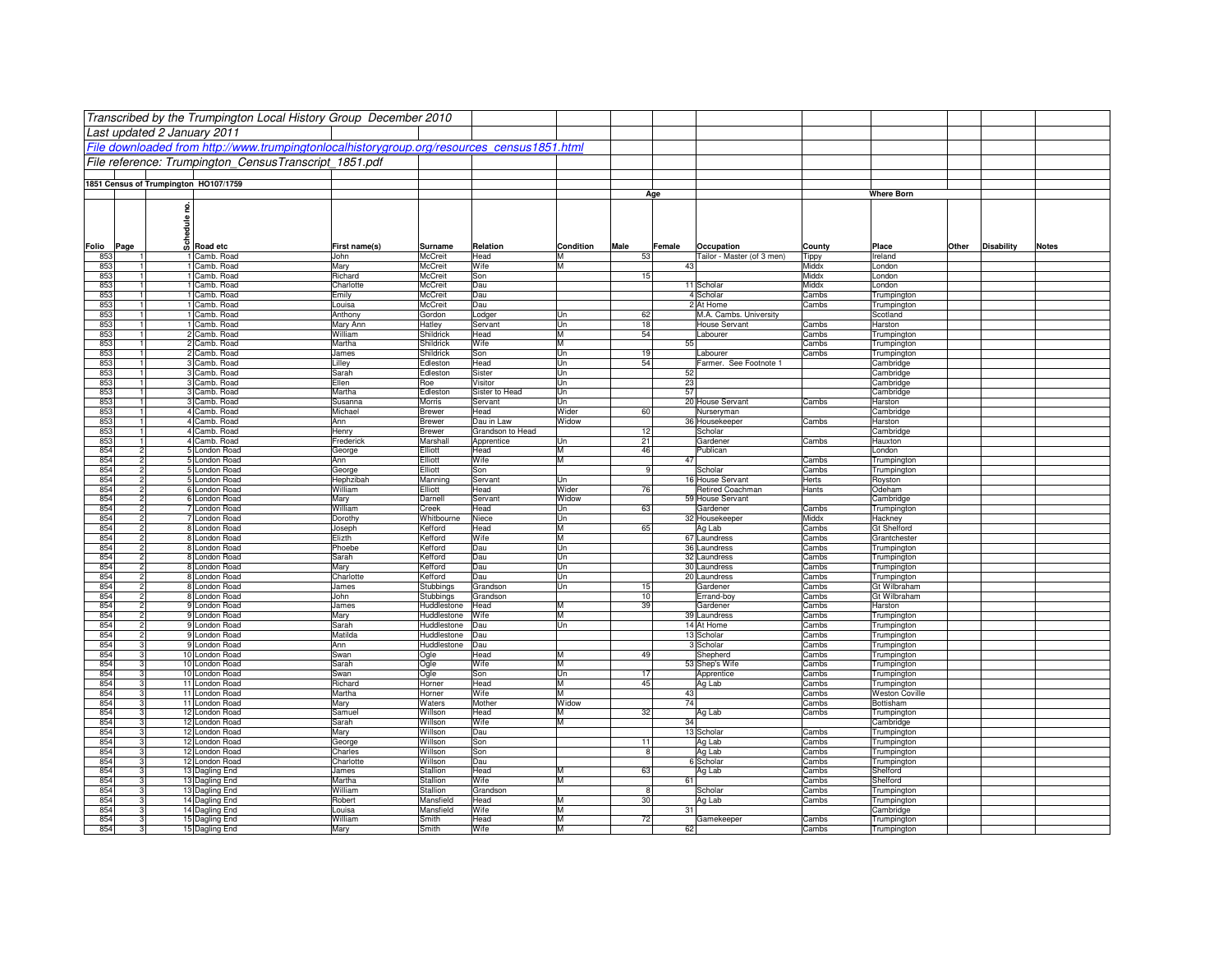|     |                | 1851 Census of Trumpington HO107/1759 |                        |                      |                |                       |           |              |        |                                 |         |                         |       |                   |                 |
|-----|----------------|---------------------------------------|------------------------|----------------------|----------------|-----------------------|-----------|--------------|--------|---------------------------------|---------|-------------------------|-------|-------------------|-----------------|
|     |                |                                       |                        |                      |                |                       |           |              | Age    |                                 |         | <b>Where Born</b>       |       |                   |                 |
|     |                |                                       |                        |                      |                |                       |           |              |        |                                 |         |                         |       |                   |                 |
|     |                | ဠ                                     |                        |                      |                |                       |           |              |        |                                 |         |                         |       |                   |                 |
|     |                |                                       |                        |                      |                |                       |           |              |        |                                 |         |                         |       |                   |                 |
|     |                | edule                                 |                        |                      |                |                       |           |              |        |                                 |         |                         |       |                   |                 |
|     |                |                                       |                        |                      |                |                       |           |              |        |                                 |         |                         |       |                   |                 |
|     | Folio Page     | ន្លឹ                                  | Road etc               | First name(s)        | <b>Surname</b> | Relation              | Condition | Male         | Female | Occupation                      | County  | Place                   | Other | <b>Disability</b> | <b>Notes</b>    |
| 855 |                |                                       | 15 Dagling End         | William              | Smith          | Son                   | Un        | 27           |        | Carpenter                       | Cambs   | Trumpington             |       |                   |                 |
| 855 | $\mathbf{A}$   |                                       | 15 Dagling End         | James                | Smith          | Son                   | Wider     | 24           |        | Shoemaker                       | Cambs   | Trumpington             |       |                   |                 |
| 855 |                |                                       | 15 Dagling End         | Rachel               | Smith          | Dau                   | Un        |              |        | 21 Dress Maker                  | Cambs   | Trumpington             |       |                   |                 |
| 855 | $\overline{a}$ |                                       | 16 Dagling End         | William              | Rayner         | Head                  | M         | 20           |        | Ag Lab                          | Cambs   | Trumpington             |       |                   |                 |
| 855 |                |                                       | 16 Dagling End         | Mary Ann             | Rayner         | Wife                  | M         |              | 24     |                                 | Cambs   | Trumpington             |       |                   |                 |
| 855 |                |                                       | 17 Dagling End         | John                 | Rayner         | Head                  | м         | 32           |        | Ag Lab                          | Cambs   | Trumpington             |       |                   |                 |
| 855 | $\overline{a}$ |                                       | 17 Dagling End         | Kezia                | Rayner         | Wife                  | M         |              | 28     |                                 | Cambs   | Foxton                  |       |                   |                 |
| 855 |                |                                       | 17 Dagling End         | Mary Ann             | Rayner         | Dau                   |           |              |        | 9 Scholar                       | Cambs   | Trumpington             |       |                   |                 |
| 855 |                |                                       |                        | Simeon               |                | Son                   |           |              |        | Scholar                         | Cambs   |                         |       |                   |                 |
| 855 |                |                                       | 17 Dagling End         |                      | Rayner         |                       |           |              |        | 6 Scholar                       |         | Trumpington             |       |                   |                 |
|     |                |                                       | 17 Dagling End         | Caroline             | Rayner         | Dau                   |           |              |        |                                 | Cambs   | Trumpington             |       |                   |                 |
| 855 |                |                                       | 17 Dagling End         | Hannah               | Rayner         | Dau                   |           |              |        | 4 Scholar                       | Cambs   | Trumpington             |       |                   |                 |
| 855 |                |                                       | 17 Dagling End         | Eliza                | Rayner         | Dau                   |           |              |        | 1 At Home                       | Cambs   | Trumpington             |       |                   |                 |
| 855 | $\overline{a}$ |                                       | 18 Dagling End         | John                 | Rayner         | Head                  | M         | 52           |        | Ag Lab                          | Cambs   | Trumpington             |       |                   |                 |
| 855 |                |                                       | 18 Dagling End         | Maria                | Rayner         | Wife                  | M         |              | 47     |                                 | Essex   | Walden                  |       |                   |                 |
| 855 |                |                                       | 18 Dagling End         | Thomas               | Rayner         | Son                   | Un        | 21           |        | Ag Lab                          | Cambs   | Trumpington             |       |                   |                 |
| 855 |                |                                       | 18 Dagling End         | Susan                | Rayner         | Dau                   | Un        |              |        | 18 At Home                      | Cambs   | Trumpington             |       |                   |                 |
| 855 |                |                                       | 18 Dagling End         | William              | Rayner         | Son                   |           | 10           |        | Ag Lab                          | Cambs   | Trumpington             |       |                   |                 |
| 855 |                |                                       | 18 Dagling End         | Ann                  | Rayner         | Dau                   |           |              |        | 7 Scholar                       | Cambs   | Trumpington             |       |                   |                 |
| 855 |                |                                       | 19 Dagling End         | John                 | Stallion       | Head                  | М         | 27           |        | Ag Lab                          | Cambs   | Trumpington             |       |                   |                 |
| 855 |                |                                       | 19 Dagling End         | Harriet              | Stallion       | Wife                  | M         |              | 26     |                                 | Cambs   | Trumpington             |       |                   |                 |
| 855 | 5              |                                       | 20 Dagling End         | John                 | Hulyer         | Head                  | M         | 36           |        | Butcher                         | Cambs   | Soham                   |       |                   |                 |
| 855 | 5              |                                       | 20 Dagling End         | Catherine            | Hulyer         | Wife                  | M         |              |        | 34 Laundress                    | Cambs   | Trumpington             |       |                   |                 |
| 855 | 5              |                                       | 20 Dagling End         | John                 | Hulyer         | Son                   |           | 15           |        | <b>Errand Boy</b>               | Cambs   | Trumpington             |       |                   |                 |
| 855 | 5              |                                       | 20 Dagling End         | Kerenhappuch         | Hulyer         | Dau                   |           |              |        | 14 Scholar                      | Cambs   | Trumpington             |       |                   |                 |
| 855 | 5              |                                       | 21 Dagling End         | William              | Marshal        | Head                  | Wider     | 52           |        | Gardener                        | Cambs   | Trumpington             |       |                   |                 |
| 855 | 5              |                                       | 21 Dagling End         | George               | Marshal        | Son                   | Un        | 21           |        | <b>Butcher</b>                  | Cambs   | Trumpington             |       |                   |                 |
| 855 | 5              |                                       | 21 Dagling End         | Susan                | Green          | Sister in Law to Head | Widow     |              |        | 43 House Servant                | Norfolk | Hopton                  |       |                   |                 |
| 855 | 5              |                                       | 22 Dagling End         | William              | Parker         | Head                  | М         | 30           |        | Shepherd                        | Cambs   | <b>Gt Wilbm</b>         |       |                   |                 |
| 855 | 5              |                                       | 22 Dagling End         | Sophia               | Parker         | Wife                  | м         |              | 29     |                                 | Cambs   | Trumpington             |       |                   |                 |
| 855 | 5              |                                       | 22 Dagling End         | William              | Parker         | Son                   |           | $\mathbf{R}$ |        | Scholar                         | Cambs   | Trumpington             |       |                   |                 |
| 855 | 5              |                                       | 22 Dagling End         | Emily                | Parker         | Dau                   |           |              |        | 6 Scholar                       | Cambs   | Trumpington             |       |                   |                 |
| 855 |                |                                       | 22 Dagling End         | Charles              | Parker         | Son                   |           |              |        | Scholar                         | Cambs   | Trumpington             |       |                   |                 |
| 855 | 5              |                                       | 22 Dagling End         | James                | Parker         | Son                   |           | 1 month      |        |                                 | Cambs   | Trumpington             |       |                   |                 |
| 855 | 5              |                                       | 22 Dagling End         |                      | Dickerson      | Lodger                | Wider     | 88           |        | Ag Lab                          | Hunts   | Fenstanton              |       |                   |                 |
| 855 |                |                                       | 23 Dagling End         | George<br>James      | Peters         | Head                  | М         | 24           |        | Ag Lab                          | Cambs   | Trumpington             |       |                   |                 |
| 855 | 5              |                                       | 23 Dagling End         | Caroline             | Peters         | Wife                  | M         |              | 23     |                                 | Cambs   | Trumpington             |       |                   |                 |
| 855 | 5              |                                       | 23 Dagling End         | Marv                 | Peters         | Dau                   |           |              |        | 3 Scholar                       | Cambs   |                         |       |                   |                 |
| 855 | 5              |                                       | 23 Dagling End         | Elizth               | Peters         | Dau                   |           |              | 8 mon  |                                 | Cambs   | Trumpington             |       |                   |                 |
| 855 | 5              |                                       |                        |                      | Hall           |                       | Un        |              |        |                                 |         | Trumpington             |       |                   |                 |
| 855 |                |                                       | 23 Dagling End         | Emma                 |                | Relative              | Widow     |              |        | 19 Visitor<br>80 Pauper         | Cambs   | Trumpington             |       |                   |                 |
|     | $\mathbf{6}$   |                                       | 23 Dagling End         | Sarah                | Westnot        | Relative              |           |              |        |                                 | Cambs   | Hauxton                 |       |                   |                 |
| 856 |                |                                       | 24 Dagling End         | William              | Willson        | Head                  | м         | 64           |        | Ag Lab                          | Cambs   | Trumpington             |       |                   |                 |
| 856 | 6              |                                       | 24 Dagling End         | Jane                 | Willson        | Wife                  | М         |              |        | 58 Laundress                    | Cambs   | Triplow                 |       |                   |                 |
| 856 | ĥ              |                                       | 24 Dagling End         | Edward               | Willson        | Son                   | Un        | 22           |        | Ag Lab                          | Cambs   | Trumpington             |       |                   |                 |
| 856 | $\overline{6}$ |                                       | 24 Dagling End         | William              | Willson        | Son                   |           | 15           |        | Ag Lab                          | Cambs   | Trumpington             |       |                   |                 |
| 856 | ĥ              |                                       | 24 Dagling End         | Charles              | Willson        | Grandson              |           | 6            |        | Scholar                         | Cambs   | Trumpington             |       |                   |                 |
| 856 | ĥ              |                                       | 25 Dagling End         | William              | Carter         | Head                  | М         | 26           |        | Ag Lab                          | Cambs   | Trumpington             |       |                   |                 |
| 856 | $\overline{6}$ |                                       | 25 Dagling End         | Harriet              | Carter         | Wife                  | M         |              | 21     |                                 | Cambs   | Horseheath              |       |                   |                 |
| 856 | $\kappa$       |                                       | 26 Dagling End         | Thomas               | Marshall       | Head                  | M         | 40           |        | Ag Lab                          | Cambs   | Trumpington             |       |                   |                 |
| 856 | ĥ              |                                       | 26 Dagling End         | Mary                 | Marshall       | Wife                  | М         |              |        | 41 Domestic Duties              | Cambs   | Histon                  |       |                   |                 |
| 856 | $\overline{6}$ |                                       | 26 Dagling End         | Thomas               | Marshal        | Son                   | Un        | 17           |        | Ag Lab                          | Cambs   | Trumpington             |       |                   |                 |
| 856 | $\mathbf{6}$   |                                       | 26 Dagling End         | James                | Marshall       | Son                   |           | 14           |        | Ag Lab                          | Cambs   | Trumpington             |       |                   |                 |
| 856 | 6              |                                       | 26 Dagling End         | Mary Ann             | Marshall       | Dau                   |           |              |        | 12 At Home                      | Cambs   | Trumpington             |       |                   |                 |
| 856 | $\overline{6}$ |                                       | 26 Dagling End         | William              | Marshal        | Son                   |           | 10           |        | Scholar                         | Cambs   | Trumpington             |       |                   |                 |
| 856 | ĥ              |                                       | 26 Dagling End         | Edward               | Marshall       | Son                   |           | 6            |        | Scholar                         | Cambs   | Trumpington             |       |                   |                 |
| 856 | ĥ              |                                       | 26 Dagling End         | Sarah                | Marshall       | Dau                   |           |              |        | 4 Scholar                       | Cambs   | Trumpington             |       |                   |                 |
| 856 | ĥ              |                                       | 27 Dagling End         | James                | Carter         | Head                  | M         | 29           |        | Ag Lab                          | Cambs   | Trumpington             |       |                   |                 |
| 856 | ĥ              |                                       | 27 Dagling End         | Sarah                | Carter         | Wife                  | M         |              |        | 24 Laundress                    | Cambs   | Trumpington             |       |                   |                 |
| 856 | 6              |                                       | 28 Dagling End         | Thomas               | Lloyd          | Head                  | M         | 60           |        | Ag Lab                          | Cambs   | Trumpington             |       |                   |                 |
| 856 | ĥ              |                                       | 28 Dagling End         | Rachel               | Lloyd          | Wife                  | м         |              | 58     |                                 | Cambs   | Triplow                 |       |                   |                 |
| 856 | ĥ              |                                       | 28 Dagling End         | David                | Lloyd          | Son                   | Un        | 22           |        | Ag Lab                          | Cambs   | Trumpington             |       |                   |                 |
| 856 | $\overline{7}$ |                                       | 28 Dagling End         | Sarah                | Lloyd          | Dau                   | Un        |              |        | 20 Ag Lab Dau                   | Cambs   | Trumpington             |       |                   |                 |
| 856 |                |                                       | 28 Dagling End         | Henry                | Powter         | Grandson              |           | 13           |        | Ag Lab                          | Cambs   | Trumpington             |       |                   |                 |
| 856 |                |                                       | 29 Trumpington Mansion | Frances              | Pemberton      | Head                  | Widow     |              |        | 68 Widow Colonel of Malitia     |         | Charles St. Berkley Sqr |       |                   |                 |
| 856 |                |                                       | 29 Trumpington Mansion | Frances Maria Sophia | Campbell       | Dau                   | Widow     |              |        | 32 Widow of Captain in Army     |         | Italy; Pisa             |       |                   |                 |
| 856 |                |                                       | 29 Trumpington Mansion | John James           | Russell        | Visitor               | М         | 47           |        | Inland Revenue Department Surry |         | Lambeth                 |       |                   |                 |
| 856 |                |                                       | 29 Trumpington Mansion | James                | Toleman        | Servant               | М         | 50           |        | <b>Butler</b>                   |         | London                  |       |                   |                 |
| 856 | $\overline{7}$ |                                       | 29 Trumpington Mansion | Elizabeth            | Darnell        | Servant               | Un        |              |        | 27 Cook                         |         | Cambridge               |       |                   | Surname Damell? |
|     |                |                                       |                        |                      |                |                       |           |              |        |                                 |         |                         |       |                   |                 |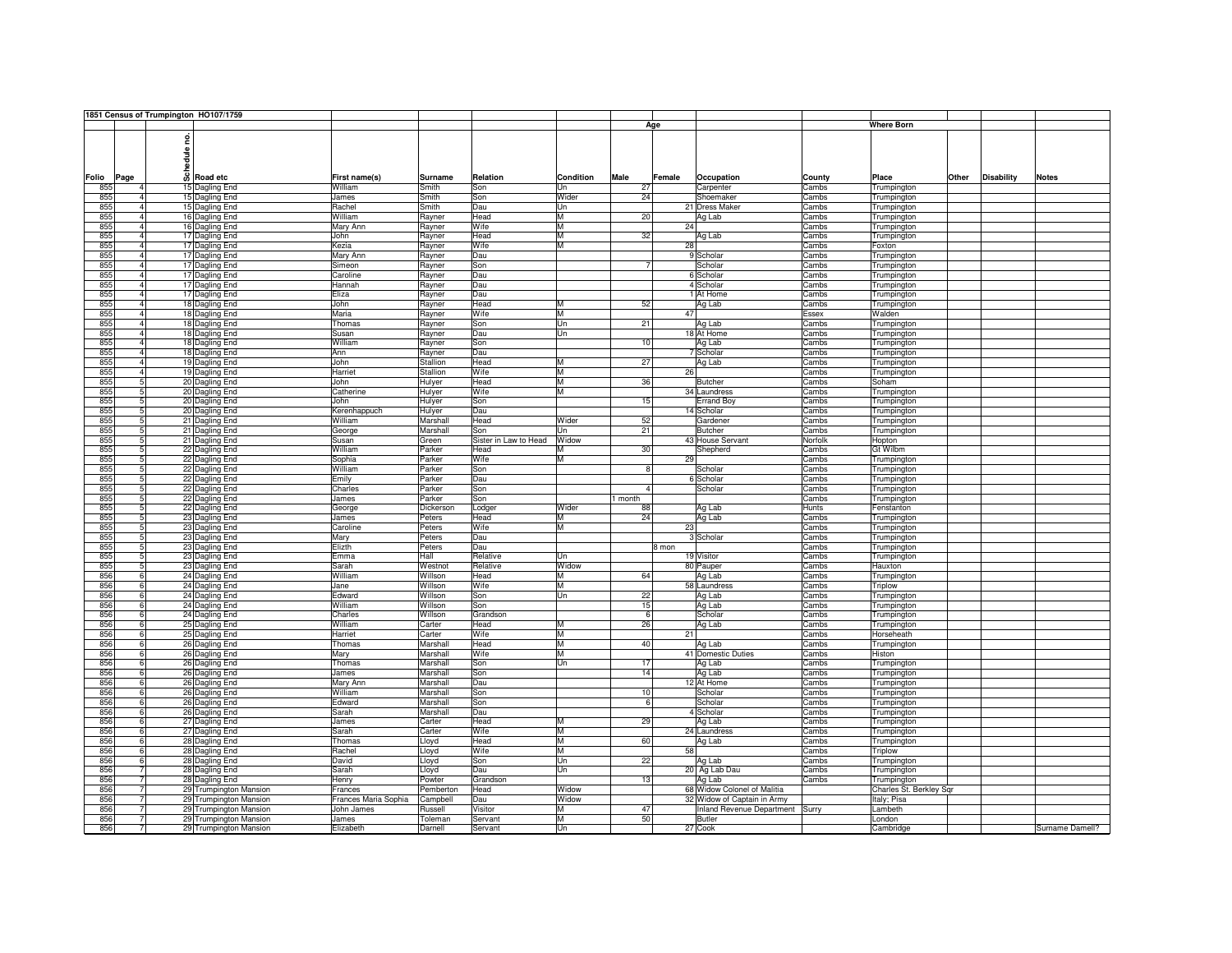|       |                | 1851 Census of Trumpington HO107/1759 |                          |                |                   |           |                |                          |               |                           |       |                   |              |
|-------|----------------|---------------------------------------|--------------------------|----------------|-------------------|-----------|----------------|--------------------------|---------------|---------------------------|-------|-------------------|--------------|
|       |                |                                       |                          |                |                   |           |                | Age                      |               | <b>Where Born</b>         |       |                   |              |
|       |                |                                       |                          |                |                   |           |                |                          |               |                           |       |                   |              |
|       |                | e de leg<br>Scheduletc<br>Moad etc    |                          |                |                   |           |                |                          |               |                           |       |                   |              |
|       |                |                                       |                          |                |                   |           |                |                          |               |                           |       |                   |              |
|       |                |                                       |                          |                |                   |           |                |                          |               |                           |       |                   |              |
|       |                |                                       |                          |                |                   |           |                |                          |               |                           |       |                   |              |
| Folio |                |                                       |                          | <b>Surname</b> | Relation          | Condition | Male           | Female<br>Occupation     | County        | Place                     | Other | <b>Disability</b> | <b>Notes</b> |
|       | Page           |                                       | First name(s)            |                |                   |           |                |                          |               |                           |       |                   |              |
| 856   |                | 29 Trumpington Mansion                | Ann                      | Wright         | Servant           | Un        |                | 19 Housemaid             | Cambs         | Grantchester              |       |                   |              |
| 856   | $\overline{7}$ | 29 Trumpington Mansion                | Sylvia                   | Vigor          | Servant           | Un        |                | 55 Housekeeper           | <b>Sussex</b> | Woodhurst                 |       |                   |              |
| 856   | 71             | 30 Church Street                      | Elizabeth                | Moore          | Head              | Widow     |                | 37 Beer-house Keeper     | Cambs         | Trumpington               |       |                   |              |
| 856   | 71             | 30 Church Street                      | Emma                     | Moore          | Dau               | Un        |                | 17                       | Cambs         | Trumpington               |       |                   |              |
| 856   | $\overline{7}$ | 31 Church Street                      | William                  | <b>Bridges</b> | Head              | M         | 31             | Schoolmaster & Registrar |               | Cambridge                 |       |                   |              |
| 856   | 7 <sup>1</sup> | 31 Church Street                      | Ann King                 | <b>Bridges</b> | Wife              | M         |                | 31 Schoolmistress        |               | Cambridge                 |       |                   |              |
| 856   | 71             | 31 Church Street                      | <b>Emily Louisa</b>      | <b>Bridges</b> | Dau               |           |                | 7 Scholar                | Cambs         |                           |       |                   |              |
|       |                |                                       |                          |                |                   |           |                |                          |               | Trumpington               |       |                   |              |
| 856   | $\overline{7}$ | 31 Church Street                      | Lucilla Marv             | <b>Bridges</b> | Dau               |           |                | 5 Scholar                | Cambs         | Trumpington               |       |                   |              |
| 856   | 7              | 31 Church Street                      | Nancy                    | Ingram         | Visitor           | Un        |                | 32 Teacher               | Cambs         | Cambridge                 |       |                   |              |
| 856   | $\overline{7}$ | 31 Church Street                      | Matilda                  | Flack          | Niece             |           |                | 13 Scholar               | Cambs         | Cambridge                 |       |                   |              |
| 856   | 71             | 31 Church Street                      | George David             | Wallman        | Nephew            |           | 10             | Scholar                  | Cambs         | Cambridge                 |       |                   |              |
| 856   | $\overline{7}$ | 32 Church Street                      | William                  | Thorogood      | Head              | M         | 34             | Coachman                 | Herts         | Whiteford                 |       |                   |              |
| 856   | $\overline{7}$ | 32 Church Street                      | Elizabeth                | Thorogood      | Wife              | M         |                | 27 Dress Maker           | Herts         | Ware-Side                 |       |                   |              |
| 857   | 8              | 32 Church Street                      | Emily                    | Thorogood      | Dau               |           |                |                          | Cambs         | Trumpington               |       |                   |              |
| 857   | $\overline{8}$ | 32 Church Street                      | Hannah                   | Savell         | <b>Wife's Sis</b> | Un        |                | 19 Servant               | Herts         | Ware-Side                 |       |                   |              |
|       |                |                                       |                          |                |                   |           |                |                          |               |                           |       |                   |              |
| 857   | 8              | 32 Church Street                      | Sarah                    | Savell         | <b>Wife's Sis</b> | lUn       |                | 14 Scholar               | <b>Herts</b>  | <b>Ware-Side</b>          |       |                   |              |
| 857   | 8              | 33 Church Street                      | Henry                    | Smith          | Head              | M         | 26             | Gardener                 | Cambs         | Trumpington               |       |                   |              |
| 857   | 8              | 33 Church Street                      | Martha                   | Smith          | Wife              | M         |                | 24 Dress Maker           |               | Cambridge                 |       |                   |              |
| 857   | 8              | 34 Church Street                      | John                     | Okey           | Head              | M         | 73             | Gentleman                | Cambs         | Bourn                     |       |                   |              |
| 857   | 8              | 34 Church Street                      | Sarah                    | Okey           | Wife              | M         |                | 66                       | Cambs         | Trumpington               |       |                   |              |
| 857   | 8 <sup>1</sup> | 34 Church Street                      | Emma                     | Dawes          | Visitor           | lUn       |                | 26                       | Cambs         | Trumpington               |       |                   |              |
| 857   | 8              | 35 Church Street                      | James                    |                | Head              | M         | 29             |                          | Cambs         |                           |       |                   |              |
|       |                |                                       |                          | Rayner         |                   |           |                | Ag Lab                   |               | Trumpington               |       |                   |              |
| 857   | 8              | 35 Church Street                      | Susan                    | Rayner         | Wife              | M         |                | 32                       | Cambs         | <b>Gt Shelford</b>        |       |                   |              |
| 857   | 8 <sup>1</sup> | 36 Church Street                      | Robert                   | Harradine      | Head              | ĪМ        | 33             | Ag Lab                   | Cambs         | Trumpington               |       |                   |              |
| 857   | 8              | 36 Church Street                      | Eliza                    | Harradine      | Wife              | M         |                | 28 Laundress             | Cambs         | Trumpington               |       |                   |              |
| 857   | 8              | 36 Church Street                      | Sarah                    | Harradine      | Dau               |           |                | 9 Scholar                | Cambs         | Trumpington               |       |                   |              |
| 857   | 8              | 36 Church Street                      | Ann Eliza                | Harradine      | Dau               |           |                | 6 Scholar                | Cambs         | Trumpington               |       |                   |              |
| 857   | $\overline{8}$ | 36 Church Street                      | Matilda                  | Harradine      | Dau               |           |                | 4 Scholar                | Cambs         | Trumpington               |       |                   |              |
| 857   | 8              | 36 Church Street                      | Charles                  | Harradine      | Son               |           | $\overline{c}$ | Scholar                  | Cambs         |                           |       |                   |              |
|       |                |                                       |                          |                |                   |           |                |                          |               | Trumpington               |       |                   |              |
| 857   | 8              | 36 Church Street                      | Martin                   | Beaumont       | Lodger            | Wider     | 57             | Ag Lab                   | Cambs         | Histon                    |       |                   |              |
| 857   | 8              | 36 Church Street                      | Maria                    | Beaumont       | Lodger            | Un        |                | 22 Laundress             | Cambs         | Trumpington               |       |                   |              |
| 857   | 8 <sup>1</sup> | 37 Church Street                      | Mary                     | Goodliffe      | Head              | Widow     |                | 43 Butchers Widow        |               | London St Andrews Holborn |       |                   |              |
| 857   | 8              | 37 Church Street                      | Emily Anne               | Goodliffe      | Dau               | Un        |                | 19                       |               | Cambridge                 |       |                   |              |
| 857   | 9              | 37 Church Street                      | Mary                     | Goodliffe      | Dau               | Un        |                | 14 Scholar               |               | Cambridge                 |       |                   |              |
| 857   | 9 <sup>1</sup> | 37 Church Street                      | Martha                   | Wiffin         | Servant           | Un        |                | 17 House Servant         | Cambs         | Linton                    |       |                   |              |
| 857   | -91            | 38 Church Street                      | Stephen Chancellor       | Dixson         | Head              | M         | 35             | Schoolmater              | Kent          | Margate                   |       |                   |              |
| 857   |                | 38 Church Street                      |                          |                | Wife              | ĪМ        |                | 34 Schoolmistress        |               |                           |       |                   |              |
|       | 9 <sup>1</sup> |                                       | Sarah Brooker            | Dixson         |                   |           |                |                          | Cambs         | Ashly                     |       |                   |              |
| 857   | 9 <sup>1</sup> | 38 Church Street                      | William Bonnett          | Dixson         | Son               |           | 7              | Scholar                  |               | Cambridge                 |       |                   |              |
| 857   | -91            | 38 Church Street                      | Sarah Brooker            | Dixson         | Dau               |           |                | 9 Scholar                |               | Cambridge                 |       |                   |              |
| 857   | 9              | 38 Church Street                      | Fanny                    | Dixson         | Dau               |           |                | 2 <sup>1</sup>           |               | Cambridge                 |       |                   |              |
| 857   | 9              | 38 Church Street                      | Harriet                  | Stearn         | Servant           | lUn       |                | 15 House Servant         | Cambs         | Trumpington               |       |                   |              |
| 857   | -91            | 39 Church Street                      | William                  | Haslop         | Head              | M         | 68             | Carpenter                | Cambs         | Trumpington               |       |                   |              |
| 857   | 9              | 39 Church Street                      | Ann                      | Haslop         | Wife              | ĪМ        |                | 66                       | Cambs         | Trumpington               |       |                   |              |
|       | -91            |                                       |                          |                |                   | lUn       |                | 14                       |               |                           |       |                   |              |
| 857   |                | 39 Church Street                      | Ellion                   | Rayner         | Granddaugh        |           |                |                          | Cambs         | Trumpington               |       |                   |              |
| 857   | 9              | 39 Church Street                      | Dannal                   | Rayner         | Grandson          |           | $\mathfrak{p}$ |                          | Cambs         | Trumpington               |       |                   |              |
| 857   | 9 <sup>1</sup> | 39 Church Street                      | Marther                  | Wright         | Servant           |           |                | 28                       | Cambs         | Trumpington               |       |                   |              |
| 857   | -91            | 40 Church Street                      | Thomas                   | Neaves         | Head              | M         | 42             | Labourer                 | Cambs         | Trumpington               |       |                   |              |
| 857   | 9              | 40 Church Street                      | Harriet                  | Neaves         | Wife              | ĪМ        |                | 41                       | Cambs         | Trumpington               |       |                   |              |
| 857   | 9 <sup>1</sup> | 40 Church Street                      | Anne Marria              | Neaves         | Daugh             |           |                | 11                       | Cambs         | Trumpington               |       |                   |              |
| 857   | -91            | 41 Church Street                      | John                     | Farrington     | Head              | M         | 66             | Ag Lab                   | Cambs         | Trumpington               |       |                   |              |
| 857   | 9              | 41 Church Street                      | Jemima                   | Farrington     | Wife              | ĪМ        |                | 72                       | Cambs         | Whittlesford              |       |                   |              |
|       |                |                                       |                          |                |                   |           |                |                          |               |                           |       |                   |              |
| 857   | -91            | 41 Church Street                      | Ann                      | Farrington     | Daugh             | <b>Un</b> |                | 40 Laundress             | Cambs         | Trumpington               |       |                   |              |
| 857   | $\overline{9}$ | 41 Church Street                      | Sarah                    | Farrington     | Daugh             | Un        |                | 39 Labourer Daughter     | Cambs         | Trumpington               |       | Blind             |              |
| 858   | 10             | 41 Church Street                      | Emma                     | Farrington     | Granddaugh        | Un        |                | 20 Dressmaker            | Cambs         | Trumpington               |       |                   |              |
| 858   | 10             | 42 Church Street                      | Kerrenhappuch            | Barleyman      | Head              | Widow     |                | 63 Laundress             | Cambs         | Whittleford               |       |                   |              |
| 858   | 10             | 42 Church Street                      | Isaac                    | Barleman       | Son               | Un        | 19             | Shoemaker                | Cambs         | Trumpington               |       |                   |              |
| 858   | 10             | 42 Church Street                      | Elizabeth                | Bareleman      | Daugh             | Un        |                | 30 Laundress             | Cambs         | Trumpington               |       |                   |              |
| 858   | 10             | 42 Church Street                      | Lizza                    | Barleman       | Grandaugh         |           |                |                          | Cambs         |                           |       |                   |              |
|       |                |                                       |                          |                |                   |           |                |                          |               | Trumpington               |       |                   |              |
| 858   | 10             | 42 Church Street                      | Owen                     | Cambridge      | Lodger            | Un        | 18             | Labourer                 | Cambs         | Chesterton                |       |                   |              |
| 858   | 10             | 43 Church Street                      | William                  | Peters         | Head              | M         | 29             | <b>Highway Labourer</b>  | Cambs         | Trumpington               |       |                   |              |
| 858   | 10             | 43 Church Street                      | Sophia                   | Peters         | Wife              | M         |                | 26 Employed at home      | Cambs         | Trumpington               |       |                   |              |
| 858   | 10             | 43 Church Street                      | <b>William Chareless</b> | Peters         | Son               |           | 6              | Schollar                 | Cambs         | Trumpington               |       |                   |              |
| 858   | 10             | 43 Church Street                      | John                     | Peters         | Son               |           | 3              | at Home                  | Cambs         | Trumpington               |       |                   |              |
| 858   | 10             | 43 Church Street                      | Henery                   | Peters         | Son               |           | 9 months       |                          | Cambs         | Trumpington               |       |                   |              |
| 858   | 10             | 44 Church Street                      | William                  | Dickerson      | Head              | M         | 61             | Sawyer                   | Cambs         | Trumpington               |       |                   |              |
|       |                |                                       |                          |                |                   |           |                |                          |               |                           |       |                   |              |
| 858   | 10             | 44 Church Street                      | Ann                      | Dickerson      | Wife              | M         |                | 62 Dressmaker            | Cambs         | Grenchestor               |       |                   |              |
| 858   | 10             | 45 Wood End                           | Robert                   | Rayner         | Head              | M         | 37             | Ag Lab                   | Cambs         | Trumpington               |       |                   |              |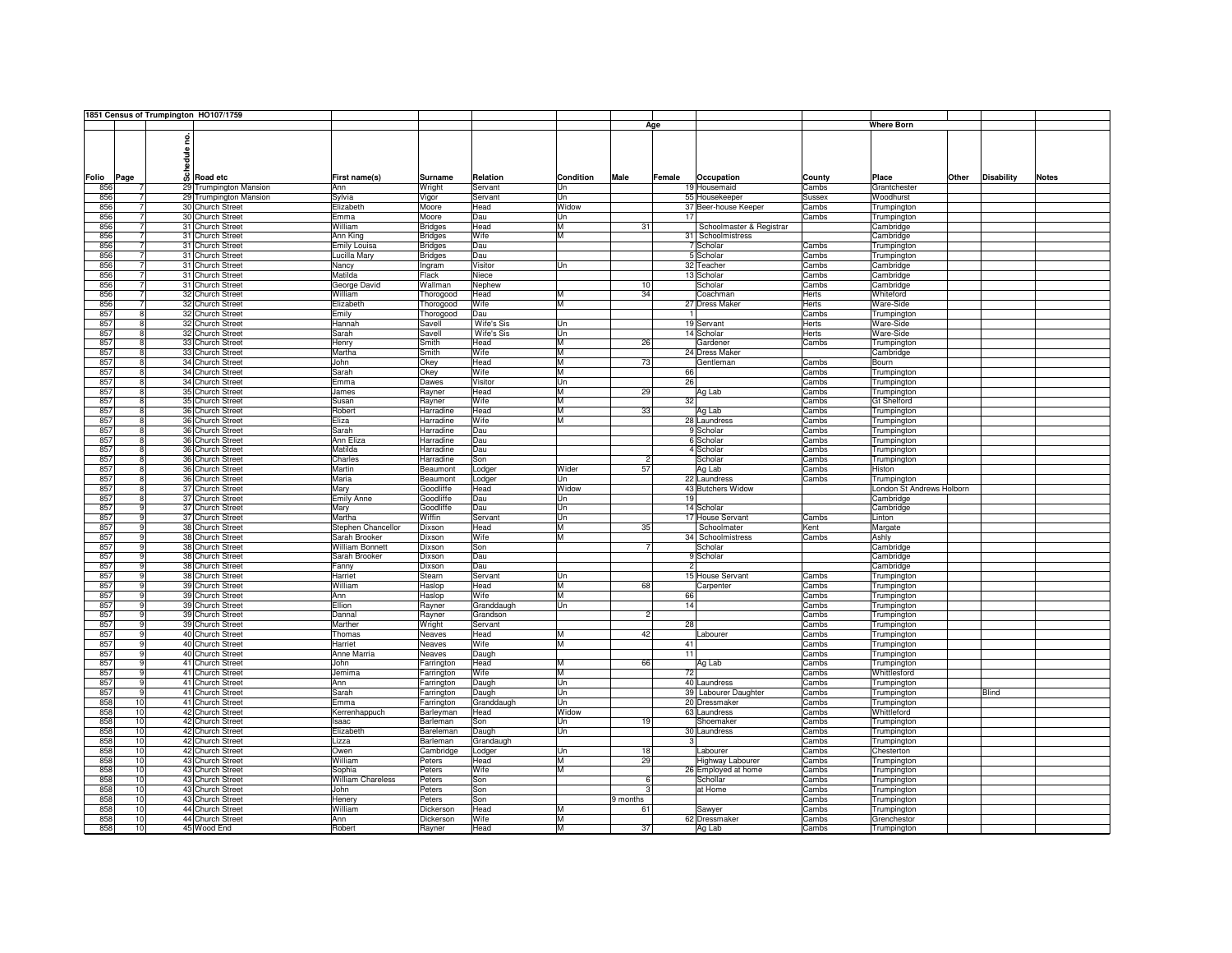|       |                 |       | 1851 Census of Trumpington HO107/1759 |                       |                |          |                         |                         |          |                            |              |                      |       |                   |                |
|-------|-----------------|-------|---------------------------------------|-----------------------|----------------|----------|-------------------------|-------------------------|----------|----------------------------|--------------|----------------------|-------|-------------------|----------------|
|       |                 |       |                                       |                       |                |          |                         |                         | Age      |                            |              | <b>Where Born</b>    |       |                   |                |
|       |                 |       |                                       |                       |                |          |                         |                         |          |                            |              |                      |       |                   |                |
|       |                 | ဠ     |                                       |                       |                |          |                         |                         |          |                            |              |                      |       |                   |                |
|       |                 |       |                                       |                       |                |          |                         |                         |          |                            |              |                      |       |                   |                |
|       |                 | edule |                                       |                       |                |          |                         |                         |          |                            |              |                      |       |                   |                |
|       |                 |       |                                       |                       |                |          |                         |                         |          |                            |              |                      |       |                   |                |
|       |                 | ន៏    |                                       |                       |                | Relation | Condition               | Male                    | Female   |                            |              |                      | Other | <b>Disability</b> |                |
| Folio | Page            |       | Road etc                              | First name(s)         | <b>Surname</b> |          |                         |                         |          | Occupation                 | County       | Place                |       |                   | <b>Notes</b>   |
| 858   | 10              |       | 45 Wood End                           | Elizabeth             | Rayner         | Wife     | м                       |                         |          | 34 Ag Lab Wife             | Cambs        | Trumpington          |       |                   |                |
| 858   | 10              |       | 45 Wood End                           | Anne                  | Rayner         | Nease    |                         |                         |          | 4 Visitor                  | Cambs        | Nunham               |       |                   |                |
| 858   | 10              |       | 46 Wood End                           | Thomas                | Loyd           | Head     | М                       | 30                      |          | Ag Lab                     | Cambs        | Trumpington          |       |                   |                |
| 858   | 10              |       | 46 Wood End                           | Charroline            | Loyd           | Wife     | M                       |                         |          | 30 Laundress               | Cambs        | Trumpington          |       |                   |                |
| 858   | 10              |       | 46 Wood End                           | Hannor                | Beaument       | Daught   | Un                      |                         | 13       |                            | Cambs        | Trumpington          |       |                   |                |
| 858   | 10              |       | 47 Wood End                           | Louisa                | Loyd           | Wife     | м                       |                         |          | 28 Laundress               | Cambs        | Trumpington          |       |                   |                |
| 858   | $\overline{11}$ |       | 47 Wood End                           | <b>William Ravner</b> |                | Son      |                         |                         |          | Scholar                    | Cambs        |                      |       |                   |                |
|       |                 |       |                                       |                       | Loyd           |          |                         |                         |          |                            |              | Trumpington          |       |                   |                |
| 858   | $\overline{11}$ |       | 47 Wood End                           | Carroline             | Loyd           | Daught   |                         |                         |          |                            | Cambs        | Trumpington          |       |                   |                |
| 858   | 11              |       | 47 Wood End                           | David                 | Loyd           | Son      |                         | 2 months                |          |                            | Cambs        | Trumpington          |       |                   |                |
| 858   | $\overline{11}$ |       | 48 Wood End                           | William               | Hockley        | Head     | M                       | 38                      |          | Labourer                   | Cambs        | Granchester          |       |                   |                |
| 858   | 11              |       | 48 Wood End                           | Hannah                | Hockley        | Wife     | М                       |                         | 42       |                            | Cambs        | Barton               |       |                   |                |
| 858   | 11              |       | 48 Wood End                           | James                 | Hockley        | Son      | Un                      | 18                      |          | Labourer                   | Cambs        | Trumpington          |       |                   |                |
| 858   | $\overline{11}$ |       | 48 Wood End                           | David                 | Hockley        | Son      |                         | $\overline{2}$          |          |                            | Cambs        | Trumpington          |       |                   |                |
| 858   | $\overline{11}$ |       | 49 Wood End                           | John                  | Rowling        | Head     | М                       | 38                      |          | <b>Builder</b>             | Suffolk      | <b>Wickham Brook</b> |       |                   |                |
| 858   | $\overline{11}$ |       | 49 Wood End                           | Harriet               | Rowling        | Wife     | М                       |                         | 28       |                            |              | Cambridge            |       |                   |                |
|       |                 |       |                                       |                       |                |          |                         |                         |          |                            |              |                      |       |                   |                |
| 858   | $\overline{11}$ |       | 49 Wood End                           | John Wm               | Rowling        | Son      |                         | 8                       |          | Scholar                    | Cambs        | Trumpington          |       |                   |                |
| 858   | 11              |       | 49 Wood End                           | Ambrose               | Rowling        | Son      |                         | 5                       |          | Scholar                    | Cambs        | Trumpington          |       |                   |                |
| 858   | $\overline{11}$ |       | 49 Wood End                           | Gorge                 | Rowling        | Son      |                         |                         |          | Scholar                    | Cambs        | Trumpington          |       |                   |                |
| 858   | $\overline{11}$ |       | 49 Wood End                           | Maryann               | Rowling        | Son      |                         | 2                       |          |                            | Cambs        | Trumpington          |       |                   | See Footnote 2 |
| 858   | 11              |       | 49 Wood End                           | Harriet               | Miller         | Servant  | $_{\text{Un}}$          |                         |          | 15 House Sarvant           | Cambs        | Gt Wilbraham         |       |                   |                |
| 858   | $\overline{11}$ |       | 50 Wood End Tollers Farm              | John                  | Toller         | Head     | М                       | 60                      |          | Farmer. See Footnote 3     | Hunts        | Kings Ripton         |       |                   |                |
| 858   | $\overline{11}$ |       | 50 Wood End Tollers Farm              | Ann Maria             | Toller         | Wife     | M                       |                         |          | 60 Farmer Wife             | <b>Bucks</b> | Tilgrove             |       |                   |                |
| 858   | $\overline{11}$ |       |                                       | <b>Harriet Darney</b> | <b>Balduck</b> |          | Widow                   |                         |          |                            | Hunts        |                      |       |                   |                |
|       |                 |       | 50 Wood End Tollers Farm              |                       |                | Daught   |                         |                         |          | 30 Farmer Daughter         |              | Hartford             |       |                   |                |
| 858   | $\overline{11}$ |       | 50 Wood End Tollers Farm              | Christopher           | Toller         | Son      | Un                      | 27                      |          | Farmer Son                 | <b>Hunts</b> | Sapley               |       |                   |                |
| 858   | $\overline{11}$ |       | 50 Wood End Tollers Farm              | Eliza                 | Asbridge       | Sarvt    | Un                      |                         |          | 19 House Sarvt             | Hunts        | Sawtry               |       |                   |                |
| 858   | $\overline{11}$ |       | 50 Wood End Tollers Farm              | Ann                   | Cartor         | Sarvt    | Un                      |                         |          | 18 House Sarvt             | Cambs        | Lolwerth             |       |                   |                |
| 859   | 12              |       | 51 Tollers Farm                       | James                 | Richarson      | Head     | M                       | 30                      |          | Shepherd                   | Cambs        | Balsham              |       |                   |                |
| 859   | 12              |       | 51 Tollers Farm                       | Caroline              | Richarson      | Wife     | м                       |                         |          | 25 Shepherd Wife           | Cambs        | Gt Whilbrahm         |       |                   |                |
| 859   | 12              |       | 51 Tollers Farm                       | Harry                 | Richarson      | Son      |                         | 8                       |          | Scholar                    | Cambs        | Gt Whilbrahm         |       |                   |                |
|       | 12              |       |                                       |                       |                |          |                         | $\overline{4}$          |          | Scholar                    |              | Gt Whilbrahm         |       |                   |                |
| 859   |                 |       | 51 Tollers Farm                       | Samuel                | Richarson      | Son      |                         |                         |          |                            | Cambs        |                      |       |                   |                |
| 859   | 12              |       | 51 Tollers Farm                       | Sarah                 | Richarson      | Daught   |                         |                         |          |                            | Cambs        | Trumpington          |       |                   |                |
| 859   | 12              |       | 52 The Vicarage                       | John                  | Grote          | Head     | Un                      | 37                      |          | Vicar of Trumpington       | Kent         | Beckenham            |       |                   |                |
| 859   | 12              |       | 52 The Vicarage                       | Alexandrina J         | Grote          | Niece    | Un                      |                         | 19       |                            |              | Moradabad India      |       |                   |                |
| 859   | 12              |       | 52 The Vicarage                       | Charlotte L           | Latrobe        | Freind   | Un                      |                         |          | 57 Fundholder              |              | London               |       |                   |                |
| 859   | 12              |       | 52 The Vicarage                       | Martha                | Males          | Cook     | Un                      |                         |          | 29 Cook                    | Oxfordshire  | Wooxton              |       |                   |                |
| 859   | 12              |       | 52 The Vicarage                       | Ann                   | Sherratt       | Sarvt    | Un                      |                         |          | 22 Housemaid               |              | Lichfield            |       |                   |                |
| 859   | 12              |       | 53 The Hall Lane                      | William               | Dunn           | Head     | М                       | 37                      |          | Coachman                   | Cambs        |                      |       |                   |                |
| 859   | 12              |       | 53 The Hall Lane                      | Ann                   | Dunn           | Wife     | м                       |                         | 35       |                            | Cambs        |                      |       |                   |                |
|       |                 |       |                                       |                       |                |          |                         |                         |          |                            |              |                      |       |                   |                |
| 859   | 12              |       | 54 The Hall Lane                      | John                  | <b>Marris</b>  | Head     | Un                      | 59                      |          | Farmer 380 acres 19 men 18 | Cambs        | Trumpington          |       |                   |                |
| 859   | 12              |       | 54 The Hall Lane                      | Sarah                 | <b>Marris</b>  | Sister   | Un                      |                         |          | 54 Farmers Daught          | Cambs        | Trumpington          |       |                   |                |
| 859   | 12              |       | 54 The Hall Lane                      | Caroline              | Wiffen         | Sarvt    | Un                      |                         |          | 27 House Sarvant           | Cambs        | Linton               |       |                   |                |
| 859   | 12              |       | 55 Anstey Hall                        | Ebnz                  | Foster         | Head     | Widower                 | 73                      |          | Magistrate & Banker        |              | Cambridge            |       |                   |                |
| 859   | 12              |       | 55 Anstey Hall                        | Emma                  | Foster         | Niece    | Un                      |                         |          | 31 House Keeper            | Cambs        | Whittlesford         |       |                   |                |
| 859   | 12              |       | 55 Anstey Hall                        | Amey                  | <b>Bates</b>   | Sarvt    | Un                      |                         |          | 31 Cook                    | Isle of Ey   | Whittlesea           |       |                   |                |
| 859   | 12              |       | 55 Anstey Hall                        | Rebecca               | Loyd           | Sarvt    | Un                      |                         |          | 38 House Maid              | Cambs        | Pampisford           |       |                   |                |
|       | 12              |       |                                       |                       |                |          | $\overline{\mathsf{I}}$ |                         |          |                            |              |                      |       |                   |                |
| 859   |                 |       | 55 Anstey Hall                        | Mary                  | Williamson     | Sarvt    |                         |                         |          | 36 House Maid              | Cambs        | Comberton            |       |                   |                |
| 859   | 13              |       | 56 London Road                        | William               | Seeby          | Head     | м                       | 54                      |          | Ag Lab                     | Cambs        | Trumpington          |       |                   |                |
| 859   | 13              |       | 56 London Road                        | Martha                | Seeby          | Wife     | М                       |                         | 52       |                            | Cambs        | Trumpington          |       |                   |                |
| 859   | 13              |       | 56 London Road                        | Charles               | Seeby          | Son      | Un                      | 26                      |          | Ag Lab                     | Cambs        | Trumpington          |       |                   |                |
| 859   | 13              |       | 56 London Road                        | Emma                  | Seeby          | Daught   | Un                      |                         |          | 10 Scholar                 | Cambs        | Trumpington          |       |                   |                |
| 859   | 13              |       | 57 London Road                        | William               | Hall           | Head     | М                       | 44                      |          | Sarvt                      | Cambs        | Trumpington          |       |                   |                |
| 859   | 13              |       | 57 London Road                        | Betrice               | Hall           | Wife     | М                       |                         | 51       |                            |              | Cambridge            |       |                   |                |
| 859   | 13              |       | 57 London Road                        | Herbet                | Hall           | Son      |                         | $\overline{\mathbf{8}}$ |          | Sholar                     | Cambs        | Trumpington          |       |                   |                |
|       | 13              |       |                                       |                       |                |          | М                       | 51                      |          |                            |              |                      |       |                   |                |
| 859   |                 |       | 58 Vicarage Farm Shefford Road        | John                  | Careless       | Head     |                         |                         |          | Ag Lab                     | Cambs        | Trumpington          |       |                   |                |
| 859   | 13              |       | 58 Vicarage Farm Shefford Road        | Pheby                 | Careless       | Wife     | M                       |                         |          | 56 Laundress               | Cambs        | Grantchester         |       |                   |                |
| 859   | 13              |       | 58 Vicarage Farm Shefford Road        | Emma                  | Careless       | Daught   | Un                      |                         |          | 18 Employed at home        | Cambs        | Trumpington          |       |                   |                |
| 859   | 13              |       | 58 Vicarage Farm Shefford Road        | John                  | Careless       | Son      | Un                      | 15                      |          | Labourer                   | Cambs        | Trumpington          |       |                   |                |
| 859   | 13              |       | 58 Vicarage Farm Shefford Road        | Harriet               | Careless       | Daught   |                         |                         |          | 13 Scholar                 | Cambs        | Trumpington          |       |                   |                |
| 859   | 13              |       | 59 London Road                        | Margeret              | Sutton         | Head     | Widow                   |                         |          | 65 School Mistriss         | Suffolk      |                      |       |                   |                |
| 859   | 13              |       | 59 London Road                        | Meshack               | Adams          | Lodger   | Un                      | 23                      |          | Labourer                   | Cambs        | Trumpington          |       |                   |                |
|       | 13              |       |                                       |                       |                |          | M                       | 22                      |          |                            |              |                      |       |                   |                |
| 859   |                 |       | 60 London Road                        | Fredrick              | Stearn         | Head     |                         |                         |          | Tailor                     | Cambs        | Grantchester         |       |                   |                |
| 859   | 13              |       | 60 London Road                        | Emma                  | Stearn         | Wife     | М                       |                         |          | 21 Laundress               | Cambs        | Trumpington          |       |                   |                |
| 859   | 13              |       | 60 London Road                        | Harriet               | Stearn         | Daught   |                         |                         | 6 months |                            | Cambs        | Trumpington          |       |                   |                |
| 859   | 13              |       | 60 London Road                        | Robert                | Darnell        | Lodger   | Un                      | 16                      |          | Labourer                   | Cambs        | Trumpington          |       |                   |                |
| 859   | 13              |       | 60 London Road                        | James                 | Darnell        | Lodger   |                         | 13                      |          | Ag Lab                     | Cambs        | Trumpington          |       |                   |                |
| 859   | 13              |       | 61 London Road                        | Henery                | Seeby          | Widower  |                         | 30                      |          | Ag Lab                     | Cambs        | Trumpington          |       |                   |                |
| 860   | 14              |       | 61 London Road                        | George                | Seeby          | Son      |                         |                         |          | Scholar                    | Cambs        | Trumpington          |       |                   |                |
|       |                 |       |                                       |                       |                |          |                         |                         |          |                            |              |                      |       |                   |                |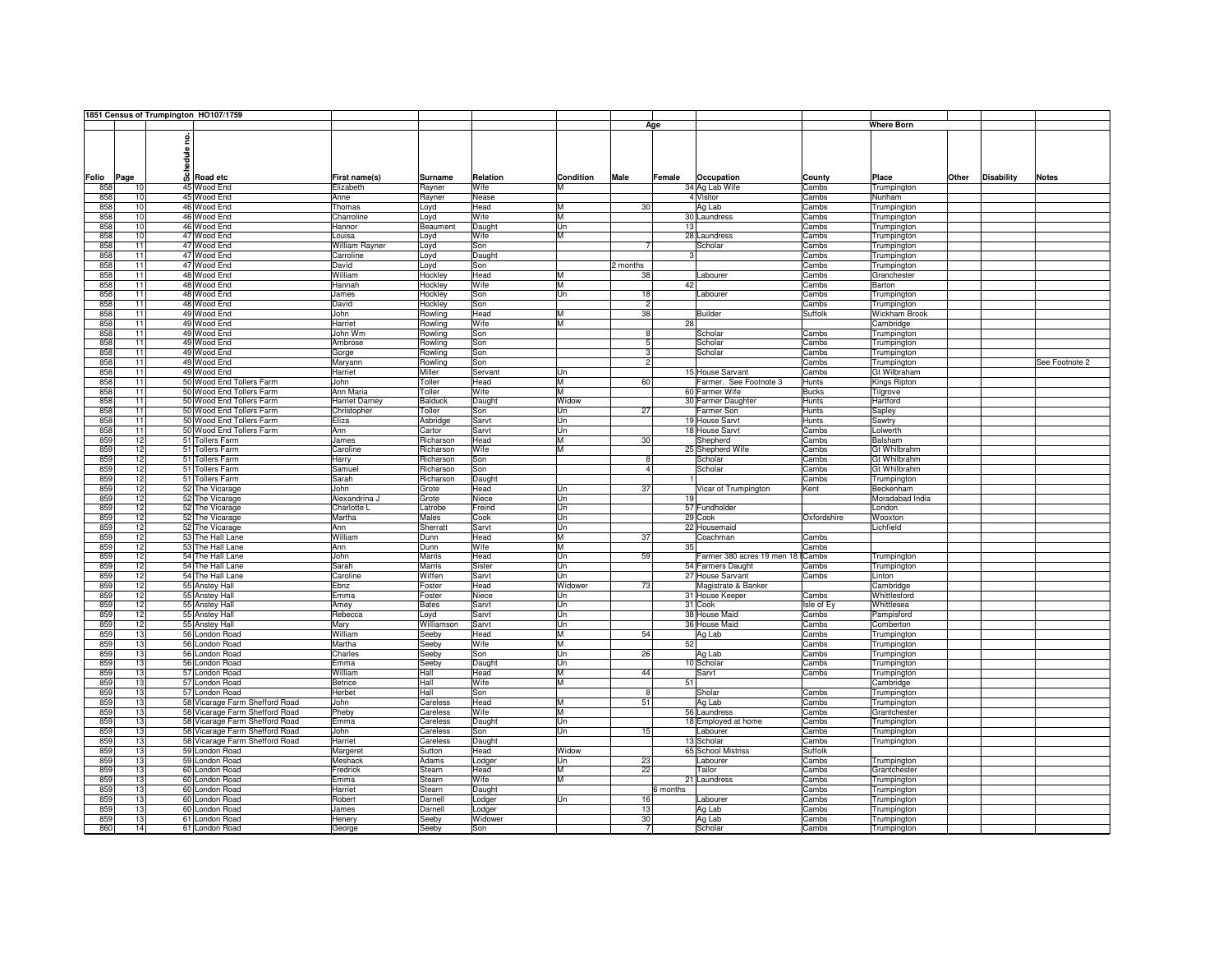|       |      | 1851 Census of Trumpington HO107/1759 |               |           |          |           |                |                       |                 |                   |       |                   |              |
|-------|------|---------------------------------------|---------------|-----------|----------|-----------|----------------|-----------------------|-----------------|-------------------|-------|-------------------|--------------|
|       |      |                                       |               |           |          |           |                | Age                   |                 | <b>Where Born</b> |       |                   |              |
|       |      |                                       |               |           |          |           |                |                       |                 |                   |       |                   |              |
|       |      | g                                     |               |           |          |           |                |                       |                 |                   |       |                   |              |
|       |      |                                       |               |           |          |           |                |                       |                 |                   |       |                   |              |
|       |      | Schedule                              |               |           |          |           |                |                       |                 |                   |       |                   |              |
|       |      |                                       |               |           |          |           |                |                       |                 |                   |       |                   |              |
|       |      |                                       |               |           |          |           |                |                       |                 |                   |       |                   |              |
| Folio | Page | Road etc                              | First name(s) | Surname   | Relation | Condition | Male           | Occupation<br>Female  | County          | Place             | Other | <b>Disability</b> | <b>Notes</b> |
| 860   | 14   | 61 London Road                        | Sarah         | Peters    | Loder    | Un        |                | 72 Independant        | Cambs           | Trumpington       |       |                   |              |
| 860   | 14   | 61 London Road                        | Sarah         | Pinner    | Sarvt    |           |                | 14 House Sarvt        | Cambs           | Shelford          |       |                   |              |
| 860   | 14   | 62 London Road                        | Samuel        | Wilson    | Head     | ĪМ        | 52             | Ag Lab                | Cambs           | Trumpington       |       |                   |              |
| 860   | 14   | 62 London Road                        | Sharlotte     | Wilson    | Wife     | M         |                | 48 Laundress          | Cambs           | Trumpington       |       |                   |              |
| 860   | 14   | 62 London Road                        | Mary          | Wilson    | Daught   | lUn       |                | 20 Laundress          | Cambs           | Trumpington       |       |                   |              |
| 860   | 14   | 62 London Road                        |               |           |          | Un        | 17             |                       |                 |                   |       |                   |              |
|       |      |                                       | Henery        | Wilson    | Son      |           |                | Ag Lab                | Cambs           | Trumpington       |       |                   |              |
| 860   | 14   | 63 London Road                        | Samuel        | Rayner    | Head     | ĪМ        | 28             | Ag Lab                | Cambs           | Hauxton           |       |                   |              |
| 860   | 14   | 63 London Road                        | Sarah         | Rayner    | Wife     | M         |                | 28                    | Cambs           | Trumpington       |       |                   |              |
| 860   | 14   | 63 London Road                        | Frederick     | Rayner    | Son      |           | G,             | Scholar               | Cambs           | Trumpington       |       |                   |              |
| 860   | 14   | 63 London Road                        | Alfred        | Rayner    | Son      |           | $\overline{2}$ | Scholar               | Cambs           | Trumpington       |       |                   |              |
| 860   | 14   | 63 London Road                        | Harriet       | Rayner    | Daught   |           |                | 6 months              | Cambs           | Trumpington       |       |                   |              |
| 860   | 14   | 64 London Road                        | William       | White     | Head     | M         | 42             | Ag Lab                | Cambs Shire     |                   |       |                   |              |
| 860   | 14   | 64 London Road                        | Hannah        | White     | Wife     | M         |                | 36 Laundress          | Cambs           | Trumpington       |       |                   |              |
| 860   | 14   | 64 London Road                        |               | White     |          |           | .g             | Scholar               | Cambs           |                   |       |                   |              |
|       |      |                                       | Henery        |           | Son      |           |                |                       |                 | Trumpington       |       |                   |              |
| 860   | 14   | 64 London Road                        | Elizabeth     | White     | Daugh    |           |                | 6 Scholar             | Cambs           | Trumpington       |       |                   |              |
| 860   | 14   | 64 London Road                        | Eliza         | White     | Daugh    |           |                | 6 Scholar             | Cambs           | Trumpington       |       |                   |              |
| 860   | 14   | 64 London Road                        | John          | Winnell   | Son      |           | 11             | Scholar               | Cambs           | Trumpington       |       |                   |              |
| 860   | 14   | 64 London Road                        | Elizabeth     | Smith     | Widow    |           |                | 53 Relative           | Cambs           | Trumpington       |       |                   |              |
| 860   | 14   | 65 London Road                        | Henery        | Harridine | Head     | M         | 40             | Common Carter         | Cambs           | Trumpington       |       |                   |              |
| 860   | 15   | 65 London Road                        | Maryann       | Harridine | Wife     | ĪМ        |                | 39 Laundress          | Hunts           | St Ives           |       |                   |              |
| 860   | 15   | 65 London Road                        | John          | Harridine | Son      | lUn       | 16             | Common Carter         | Cambs           | Trumpington       |       |                   |              |
|       |      |                                       |               |           |          |           |                |                       |                 |                   |       |                   |              |
| 860   | 15   | 65 London Road                        | Sharlotte     | Harridine | Daugh    | Un        |                | 12 Scholar            | Cambs           | Trumpington       |       |                   |              |
| 860   | 15   | 65 London Road                        | Henery        | Harridine | Son      |           | $\overline{7}$ | Scholar               | Cambs           | Trumpington       |       |                   |              |
| 860   | 15   | 65 London Road                        | Charles       | Harridine | Son      |           | -11            | Scholar               | Cambs           | Trumpington       |       |                   |              |
| 860   | 15   | 66 London Road                        | William       | Smith     | Head     | M         | 36             | Shoue Maker           | Cambs           | St Giles          |       |                   |              |
| 860   | 15   | 66 London Road                        | Harriet       | Smith     | Wife     | ĪМ        |                | 40                    | Cambs           | Trumpington       |       |                   |              |
| 860   | 15   | 66 London Road                        | Isaac         | Bryant    | Lodger   | lUn       | 21             | Butcher               | <b>Hurts</b>    | Ashwell           |       |                   |              |
| 860   | 15   | 67 London Road                        | William       | Skinner   | Head     | Un        | 65             | Shoue Maker           | Cambs           | Trumpington       |       |                   |              |
|       | 15   |                                       |               |           |          | M         | 55             |                       |                 |                   |       |                   |              |
| 860   |      | 67 London Road                        | Benjaman      | Skinner   | Lodger   |           |                | Ag Lab                | Cambs           | Trumpington       |       |                   |              |
| 860   | 15   | 67 London Road                        | Sarah         | Skinner   | Lodger   | Un        |                | 57 Laundress          | Cambs           | Trumpington       |       |                   |              |
| 860   | 15   | 67 London Road                        | John          | Madlock   | Lodger   | Un        | 36             | Ag Lab                | Cambs           | Trumpington       |       |                   |              |
| 860   | 15   | 67 London Road                        | William       | Hagger    | Visater  |           | 10             | Scholar               | Cambs           | Trumpington       |       |                   |              |
| 860   | 15   | 68 London Road                        | William       | Winnel    | Head     | M         | 32             | Ag Lab                | Cambs           | Trumpington       |       |                   |              |
| 860   | 15   | 68 London Road                        | Rebecar       | Winnel    | Wife     | M         |                | 31 Laundress          | Cambs           | Trumpington       |       |                   |              |
| 860   | 15   | 69 London Road                        | James         | Marshall  | Head     | M         | 59             | Inn Keeper            | Cambs           | Trumpington       |       |                   |              |
| 860   | 15   | 69 London Road                        |               | Marshall  | Wife     | M         |                | 45 Domestic           |                 |                   |       |                   |              |
|       |      |                                       | Hannah        |           |          |           |                |                       | Cambs           | Trumpington       |       |                   |              |
| 860   | 15   | 69 London Road                        | Thomas        | Marshall  | Son      | Un        | 29             | <b>Brewer</b>         | Cambs           | Trumpington       |       |                   |              |
| 860   | 15   | 69 London Road                        | Frederick     | Marshall  | Son      | Un        | 21             | Grocer                | Cambs           | Trumpington       |       |                   |              |
| 860   | 15   | 69 London Road                        | Edward        | Marshall  | Son      | Un        | 19             | Cooper                | Cambs           | Trumpington       |       |                   |              |
| 861   | 16   | 69 London Road                        | Ebenezar      | Marshall  | Son      | Un        | 17             | Druggist              | Cambs           | Trumpington       |       |                   |              |
| 861   | 16   | 69 London Road                        | Charles       | Marshall  | Son      |           | 14             | Scholar               | Cambs           | Trumpington       |       |                   |              |
| 861   | 16   | 69 London Road                        | Frank         | Marshall  | Son      |           | $\overline{9}$ | Scholar               | Cambs           | Trumpington       |       |                   |              |
| 861   | 16   | 69 London Road                        | Elizebeth     | Marshall  | Sarvt    |           |                | 15 House Sarvt        | Cambs           | Trumpington       |       |                   |              |
| 861   | 16   |                                       |               |           | Head     | M         | 48             | Ag Lab                |                 |                   |       |                   |              |
|       |      | 70 London Road                        | James         | Wilson    |          |           |                |                       | Cambs           | Trumpington       |       |                   |              |
| 861   | 16   | 70 London Road                        | Ellen         | Wilson    | Wife     | M         |                | 48                    | Cambs           | Trumpington       |       |                   |              |
| 861   | 16   | 70 London Road                        | Robert        | Wilson    | Son      | Un        | 19             | Ag Lab                | Cambs           | Trumpington       |       |                   |              |
| 861   | 16   | 70 London Road                        | Joseph        | Wilson    | Son      |           | 16             | Ag Lab                | Cambs           | Trumpington       |       |                   |              |
| 861   | 16   | 70 London Road                        | Frederick     | Wilson    | Son      |           | 14             | Ag Lab                | Cambs           | Trumpington       |       |                   |              |
| 861   | 16   | 70 London Road                        | Jane          | Wilson    | Daugh    |           |                | 9 Scholar             | Cambs           | Trumpington       |       |                   |              |
| 861   | 16   | 70 London Road                        | Matilda       | Wilson    | Daugh    |           |                | 3 Scholar             | Cambs           | Trumpington       |       |                   |              |
| 861   | 16   | 70 London Road                        | Susan         | Wilson    | Daugh    |           |                |                       | Cambs           | Trumpington       |       |                   |              |
| 861   | 16   | 70 London Road                        | Charles       | Wilson    |          |           | Ŧ              |                       | Cambs           | Trumpington       |       |                   |              |
|       |      |                                       |               |           | Son      |           |                |                       |                 |                   |       |                   |              |
| 861   | 16   | 71 London Road                        | James         | Peters    | Head     | Widower   | 52             | Road Man              | Cambs           | Trumpington       |       |                   |              |
| 861   | 16   | 71 London Road                        | John          | Peters    | Son      | Un        | 27             | Ag Lab                | Cambs           | Trumpington       |       |                   |              |
| 861   | 16   | 71 London Road                        | Thomas        | Peters    | Son      |           | 21             | Ag Lab                | Cambs           | Trumpington       |       |                   |              |
| 861   | 16   | 71 London Road                        | Ather         | Peters    | Son      | <b>Un</b> | 25             | Ag Lab                | Cambs           | Trumpington       |       |                   |              |
| 861   | 16   | 71 London Road                        | Maryann       | Peters    | Daught   | Un        |                | 19 Laundress          | Cambs           | Trumpington       |       |                   |              |
| 861   | 16   | 71 London Road                        | Sarah         | Peters    | Daught   |           |                | 14 House Keeper       | Cambs           | Trumpington       |       |                   |              |
| 861   | 16   | 72 London Road                        | Walter        | Mansell   | Head     | ĪМ        | 39             | <b>Farmer Bailiff</b> | Carmarthenshire | Kedwelly; Wales   |       |                   |              |
| 861   | 17   | 72 London Road                        | Mary          | Mansell   | Wife     | M         |                | 43                    |                 | Gelden Morden     |       |                   |              |
|       |      |                                       |               |           |          |           |                |                       | Cambs           |                   |       |                   |              |
| 861   | 17   | 72 London Road                        | Maryann       | Mansell   | Daught   | Un        |                | 10 Scholar            | Cambs           | Trumpington       |       |                   |              |
| 861   | 17   | 72 London Road                        | Elizabeth     | Mansell   | Daught   |           |                | 4 Scholar             | Cambs           | Trumpington       |       |                   |              |
| 861   | 17   | 72 London Road                        | Sarah         | Wilson    | Sarvt    | Un        |                | 21 House Sarvant      | Cambs           | Trumpington       |       |                   |              |
| 861   | 17   | 73 London Road                        | William       | Argent    | Head     | M         | 48             | Blacksmith            | Suffolk         | Haverall          |       |                   |              |
| 861   | 17   | 73 London Road                        | Elizabeth     | Argent    | Wife     | M         |                | 47 Laundress          | Cambs           | Trumpington       |       |                   |              |
| 861   | 17   | 73 London Road                        | Rachel        | Argent    | Daught   | Un        |                | 20 Laundress          | Cambs           | Trumpington       |       |                   |              |
|       | 17   | 73 London Road                        | Allass        |           |          |           |                |                       |                 |                   |       |                   |              |
| 861   |      |                                       |               | Argent    | Daught   |           |                | 18 Laundress          | Cambs           | Trumpington       |       |                   |              |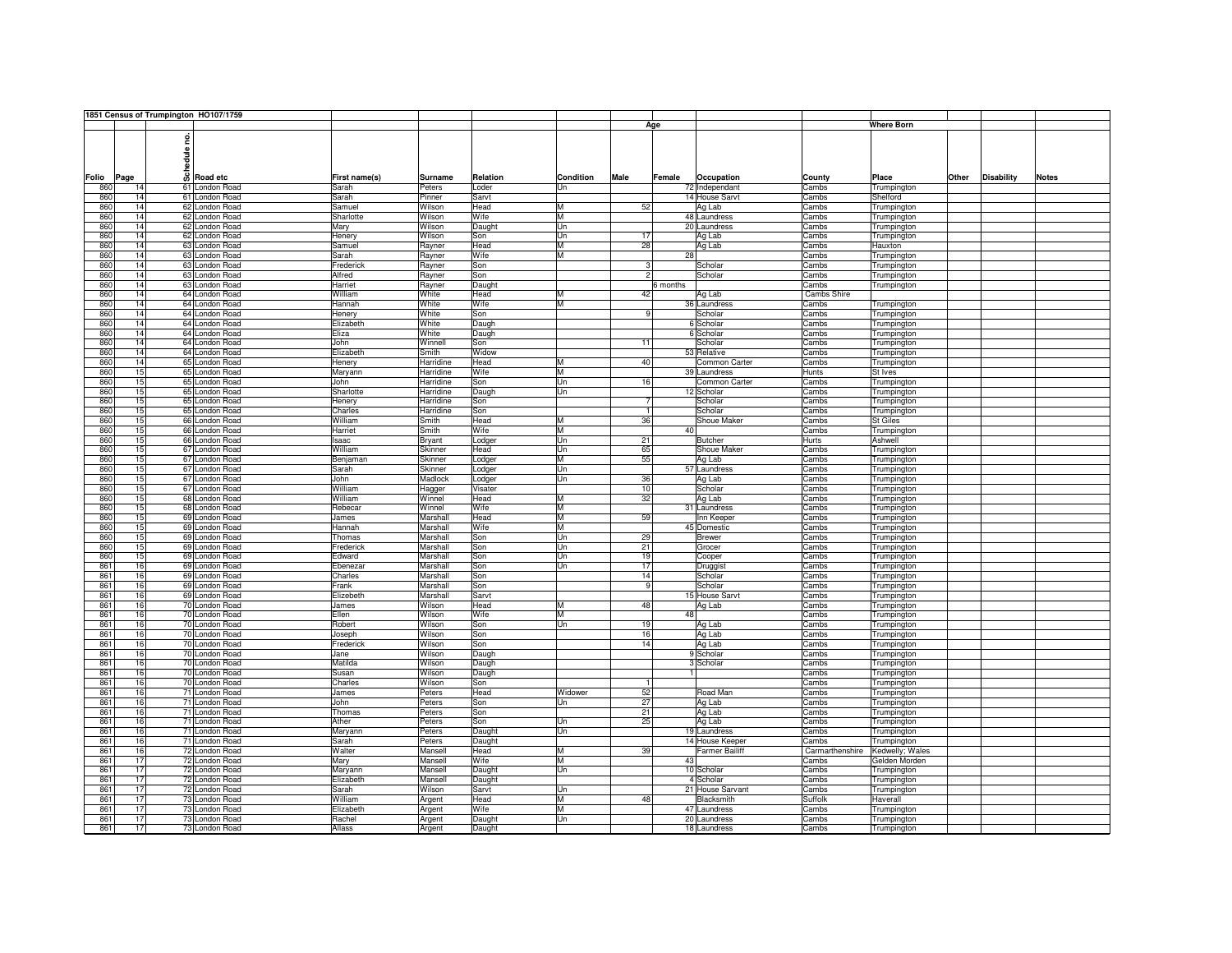|       |     |      |       | 1851 Census of Trumpington HO107/1759 |                       |                    |                     |                  |                         |        |                         |                 |                    |       |                   |                    |
|-------|-----|------|-------|---------------------------------------|-----------------------|--------------------|---------------------|------------------|-------------------------|--------|-------------------------|-----------------|--------------------|-------|-------------------|--------------------|
|       |     |      |       |                                       |                       |                    |                     |                  |                         | Age    |                         |                 | <b>Where Born</b>  |       |                   |                    |
|       |     |      |       |                                       |                       |                    |                     |                  |                         |        |                         |                 |                    |       |                   |                    |
|       |     |      | ဠ     |                                       |                       |                    |                     |                  |                         |        |                         |                 |                    |       |                   |                    |
|       |     |      |       |                                       |                       |                    |                     |                  |                         |        |                         |                 |                    |       |                   |                    |
|       |     |      | edule |                                       |                       |                    |                     |                  |                         |        |                         |                 |                    |       |                   |                    |
|       |     |      |       |                                       |                       |                    |                     |                  |                         |        |                         |                 |                    |       |                   |                    |
| Folio |     | Page | ន៏    | Road etc                              | First name(s)         | <b>Surname</b>     | Relation            | <b>Condition</b> | Male                    | Female | Occupation              | County          | Place              | Other | <b>Disability</b> | <b>Notes</b>       |
|       |     | 17   |       |                                       |                       |                    |                     |                  |                         |        |                         |                 |                    |       |                   |                    |
|       | 861 |      |       | 73 London Road                        | Ester                 | Argent             | Daught              |                  |                         |        | 14 Laundress            | Cambs           | Trumpington        |       |                   |                    |
|       | 861 | 17   |       | 73 London Road                        | Gorge                 | Argent             | Son                 |                  | 12                      |        | Scholar                 | Cambs           | Trumpington        |       |                   |                    |
|       | 861 | 17   |       | 73 London Road                        | Thomas                | Hall               | Widower             |                  | 83                      |        | Receiving Parish Releif | Cambs           | Harston            |       |                   |                    |
|       | 861 | 17   |       | 74 London Road                        | William J             | <b>Brewster</b>    | Head                | M                | 36                      |        | Chemist & Drugist       |                 | Cambridge          |       |                   |                    |
|       | 861 | 17   |       | 74 London Road                        | Anne Elizabth         | <b>Brewster</b>    | Wife                | M                |                         |        | 37 Chemist & Drugist    | Cambs           | Pampisford         |       |                   |                    |
|       | 861 | 17   |       | 74 London Road                        | Marrianne             | <b>Brewster</b>    | Daught              |                  |                         |        | 1 Chemist & Drugist     | Cambs           | Trumpington        |       |                   |                    |
|       | 861 | 17   |       | 74 London Road                        | Robt John             | <b>Brewster</b>    | Son                 |                  | 2 months                |        |                         | Cambs           | Trumpington        |       |                   |                    |
|       | 861 | 17   |       | 74 London Road                        | Ann                   | Soole              | Servt               | Un               |                         |        | 17 House Servant        | Cambs           | Ickleton           |       |                   |                    |
|       | 861 | 17   |       | 75 London Road                        | Mary Land             | Nichols            | Head                | Un               |                         | 43     |                         | Cambs           | Trumpington        |       |                   |                    |
|       |     | 17   |       |                                       | Elizabeth             |                    |                     | Un               |                         | 18     |                         |                 |                    |       |                   |                    |
|       | 861 |      |       | 75 London Road                        |                       | Bridgman           | Visotor             |                  |                         |        |                         | Suff            | Oringer            |       |                   |                    |
|       | 861 | 17   |       | 76 London Road                        | John                  | Nichols            | Head                | м                | 50                      |        | Master Blacksmith       | Cambs           | Trumpington        |       |                   |                    |
|       | 861 | 17   |       | 76 London Road                        | Lydia                 | Nichols            | Wife                | M                |                         |        | 48 Master Blacksmith    | Cambs           | Trumpington        |       |                   |                    |
|       | 862 | 18   |       | 76 London Road                        | Maria                 | Norman             | Servat              |                  |                         |        | 13 House Servt          | Cambs           | Gt Whilbrahm       |       |                   |                    |
|       | 862 | 18   |       | 77 London Road                        | Issac                 | Ellwood            | Head                | М                | 43                      |        | <b>Master Butcher</b>   | Cambs           | Longstanton        |       |                   |                    |
|       | 862 | 18   |       | 77 London Road                        | Rebecca               | Ellwood            | Wife                | M                |                         |        | 39 Master Butcher       | Cambs           | Hadnam             |       |                   | See Footnote 4     |
|       | 862 | 18   |       | 77 London Road                        | Caroline              | Ellwood            | Daught              | Un               |                         | 17     |                         | Cambs           | Hadnam             |       |                   | See Footnote 4     |
|       |     | 18   |       |                                       | John Thoms            |                    |                     |                  | 15                      |        | <b>Butcher</b>          |                 |                    |       |                   |                    |
|       | 862 |      |       | 77 London Road                        |                       | Ellwood            | Son                 |                  |                         |        |                         | Cambs           | Gt Shelford        |       |                   |                    |
|       | 862 | 18   |       | 78 London Road                        | Henry J               | Peck               | Head                | М                | 58                      |        | Plumber & Paintor       | Suffk           | Aldbrough          |       |                   |                    |
|       | 862 | 18   |       | 78 London Road                        | Mary                  | Peck               | Wife                | M                |                         |        | 40 Plumber              | <b>Hunts</b>    | Stuteley           |       |                   |                    |
|       | 862 | 18   |       | 78 London Road                        | Isabella F            | Peck               | Daught              | Un               |                         | 19     |                         | Cambs           | Trumpington        |       |                   |                    |
|       | 862 | 18   |       | 78 London Road                        | Horace G              | Peck               | Son                 | Un               | 18                      |        | Plumber & Paintor       | Cambs           | Trumpington        |       |                   |                    |
|       | 862 | 18   |       | 78 London Road                        | <b>Charles Willm</b>  | Peck               | Son                 |                  | $\overline{4}$          |        |                         |                 | Huntingdon         |       |                   |                    |
|       | 862 | 18   |       | 79 London Road                        | John                  | Haggis             | Head                | М                | 32                      |        | Ag Lab                  | Cambs           | <b>Gt Shelford</b> |       |                   |                    |
|       | 862 | 18   |       | 79 London Road                        | Estor                 | Haggis             | Wife                | M                |                         | 29     |                         | <b>Isle Ely</b> | Littleport         |       |                   |                    |
|       |     | 18   |       |                                       |                       |                    |                     |                  |                         |        |                         |                 |                    |       |                   |                    |
|       | 862 |      |       | 79 London Road                        | Estor                 | Haggis             | Daught              |                  |                         |        |                         | Cambs           | Landbeach          |       |                   |                    |
|       | 862 | 18   |       | 79 London Road                        | Elizabeth             | Thomson            | Sister              |                  |                         | 13     |                         | Isle Ely        | Littleport         |       |                   |                    |
|       | 862 | 18   |       | 80 London Road                        | William               | Utterage           | Head                | М                | 40                      |        | Ag Lab                  | Cambs           | Trumpington        |       |                   |                    |
|       | 862 | 18   |       | 80 London Road                        | Sarah                 | Utterage           | Wife                | М                |                         | 35     |                         | Cambs           | <b>Gt Eversdon</b> |       |                   |                    |
|       | 862 | 18   |       | 80 London Road                        | Charles               | Utterage           | Son                 |                  | 12                      |        | Ag Lab                  | Cambs           | Trumpington        |       |                   |                    |
|       | 862 | 18   |       | 80 London Road                        | John                  | Utterage           | Son                 |                  | 11                      |        | Ag Lab                  | Cambs           | Trumpington        |       |                   |                    |
|       | 862 | 18   |       | 80 London Road                        | Susan                 | Utterage           | Daught              |                  |                         |        | 9 Scholar               | Cambs           | Trumpington        |       |                   |                    |
|       | 862 | 18   |       | 80 London Road                        | Isearh                | Utterage           | Son                 |                  | $\overline{\mathbf{8}}$ |        | Scholar                 | Cambs           | Trumpington        |       |                   |                    |
|       |     | 19   |       |                                       |                       |                    |                     |                  | $\overline{6}$          |        |                         |                 |                    |       |                   |                    |
|       | 862 |      |       | 80 London Road                        | Amos                  | Uttrage            | Son                 |                  |                         |        | Scholar                 | Cambs           | Trumpington        |       |                   |                    |
|       | 862 | 19   |       | 80 London Road                        | Gorge                 | Uttrage            | Son                 |                  |                         |        | Scholar                 | Cambs           | Trumpington        |       |                   |                    |
|       | 862 | 19   |       | 80 London Road                        | Ellen                 | Uttrage            | Daught              |                  |                         |        | Scholar                 | Cambs           | Trumpington        |       |                   |                    |
|       | 862 | 19   |       | 80 London Road                        | Emma                  | Uttrage            | Daught              |                  |                         | 1 Week |                         | Cambs           | Trumpington        |       |                   |                    |
|       | 862 | 19   |       | 81 London Road                        | Overton               | <b>Hebblewhite</b> | Head                | М                | 61                      |        | <b>Retired Draper</b>   | Lincolnshire    | Horsington         |       |                   |                    |
|       | 862 | 19   |       | 81 London Road                        | Eliza                 | Hebblewhite        | Wife                | м                |                         | 42     |                         | Lincolnshire    | Newham             |       |                   |                    |
|       | 862 | 19   |       | 81 London Road                        | Elizabeth             | Reynolds           | Vistor              | Widow            |                         | 73     |                         | Lincolnshire    | Belsford           |       |                   |                    |
|       | 862 | 19   |       | 81 London Road                        | Maryann               | Turner             | Servt               | Un               |                         |        | 23 House Servant        | Cambs           | Fulbourn           |       |                   |                    |
|       |     |      |       |                                       |                       |                    |                     |                  |                         |        |                         |                 |                    |       |                   |                    |
|       | 862 | 19   |       | 81 London Road                        | William               | Hunt               | Servt               |                  | 13                      |        | <b>House Servant</b>    |                 | Cambridge          |       |                   |                    |
|       | 862 | 19   |       | 82 London Road                        | <b>Thomas Wallis</b>  | Bland              | Head                | Un               | 29                      |        | Inn Keeper              | Cambs           | Trumpington        |       |                   |                    |
|       | 862 | 19   |       | 82 London Road                        | <b>Isabella</b> F     | Paveley            | <b>House Keeper</b> | М                |                         | 39     |                         | Midlsx          | Tottenham          |       |                   |                    |
|       | 862 | 19   |       | 82 London Road                        | Gorge                 | Haggis             | Worter              | Un               | 27                      |        |                         | Cambs           | Trumpington        |       |                   |                    |
|       | 862 | 19   |       | 82 London Road                        | Marryann              | Perkis             | Servt               | Un               |                         |        | 21 House Servant        | Cambs           | Pampisford         |       |                   |                    |
|       | 862 | 19   |       | London Road                           |                       |                    |                     |                  |                         |        |                         |                 |                    |       |                   | One House Building |
|       | 862 | 19   |       | 83 London Road                        | William               | Bebee              | Head                | M                | 32                      |        | <b>Master Baker</b>     | Hunts           | St Ives            |       |                   |                    |
|       | 862 | 19   |       | 83 London Road                        | Rosamond              | Bebee              | Wife                | М                |                         | 25     |                         | Cambs           | Trumpington        |       |                   |                    |
|       | 862 | 19   |       | 83 London Road                        | <b>William Wallis</b> | Bebee              | Son                 |                  | $\overline{7}$          |        | Scholar                 | Cambs           | Trumpington        |       |                   |                    |
|       |     |      |       |                                       |                       |                    |                     |                  |                         |        |                         |                 |                    |       |                   |                    |
|       | 862 | 19   |       | 83 London Road                        | Emily                 | Bebee              | Daught              |                  |                         |        | 5 Scholar               | Cambs           | Trumpington        |       |                   |                    |
|       | 862 | 19   |       | 83 London Road                        | Robert Rowley         | Bebee              | Son                 |                  | Я                       |        | Scholar                 | Cambs           | Trumpington        |       |                   |                    |
|       | 862 | 19   |       | 83 London Road                        | Hannah                | Norman             | Sarvt               | Un               |                         |        | 16 House Servant        | Cambs           | Gt Wilbham         |       |                   |                    |
|       | 862 | 19   |       | 84 London Road                        | Isaac                 | Haws               | Head                | M                | 54                      |        | Steward                 | Cambs           | Wicken             |       |                   |                    |
|       | 863 | 20   |       | 84 London Road                        | Sophia                | Haws               | Wife                | М                |                         |        | 53 Steward Wife         | Cambs           | Wickem             |       |                   |                    |
|       | 863 | 20   |       | 84 London Road                        | Peter                 | Haws               | Son                 |                  | 15                      |        | Ag Lab                  | Cambs           | Swaffahn Pryor     |       |                   | See Footnote 5     |
|       | 863 | 20   |       | 84 London Road                        | Sarah                 | Haws               | Daught              |                  |                         |        | 13 Scolar               | Cambs           | Swaffahn Pryor     |       |                   | See Footnote 5     |
|       | 863 | 20   |       | 84 London Road                        | Emma                  | Haws               | Daught              |                  |                         |        | 11 Scolar               | Cambs           | Swaffahn Pryor     |       |                   | See Footnote 5     |
|       |     |      |       |                                       |                       |                    |                     |                  | 16                      |        |                         |                 |                    |       |                   |                    |
|       | 863 | 20   |       | 84 London Road                        | Isaac                 | Mortimer           | Lodger              | Un               |                         |        | Ag Lab                  | Cambs           | Waterbeach         |       |                   |                    |
|       | 863 | 20   |       | 85 Cambs Road                         | Joshua                | Sancroft           | Head                | M                | 47                      |        | Cabnetmaker             |                 | <b>Gt Yarmouth</b> |       |                   |                    |
|       | 863 | 20   |       | 85 Cambs Road                         | Martha                | Sancroft           | Wife                | М                |                         |        | 47 Domestic             |                 | Gt Yarmouth        |       |                   |                    |
|       | 863 | 20   |       | 85 Cambs Road                         | Sarah                 | Spilman            | Sarvt               | Un               |                         |        | 23 House Servant        |                 | Gt Yarmouth        |       |                   |                    |
|       | 863 | 20   |       | 86 Cambs Road                         | Mary                  | Haggis             | Head                | Widow            |                         | 65     |                         | Cambs           | Trumpington        |       |                   |                    |
|       | 863 | 20   |       | 86 Cambs Road                         | Sarah                 | Haggis             | Daught              | Un               |                         | 40     |                         | Cambs           | Trumpington        |       |                   |                    |
|       | 863 | 20   |       | 86 Cambs Road                         | Ann                   | Haggis             | Daught              | Un               |                         | 25     |                         | Cambs           | Trumpington        |       |                   |                    |
|       | 863 | 20   |       | 86 Cambs Road                         | Frederic              |                    | Son                 | Un               | 22                      |        | Ag Lab                  | Cambs           | Trumpington        |       |                   |                    |
|       |     |      |       |                                       |                       | Haggis             |                     |                  | $\overline{4}$          |        |                         |                 |                    |       |                   |                    |
|       | 863 | 20   |       | 86 Cambs Road                         | Henry                 | Dowyer             | G.d.Son             |                  |                         |        |                         |                 | Cambridge St Andus |       |                   |                    |
|       | 863 | 20   |       | 87 Cambs Road                         | William               | Kefford            | Head                | M                | 45                      |        | Ag Lab                  | Cambs           | Granchester        |       |                   |                    |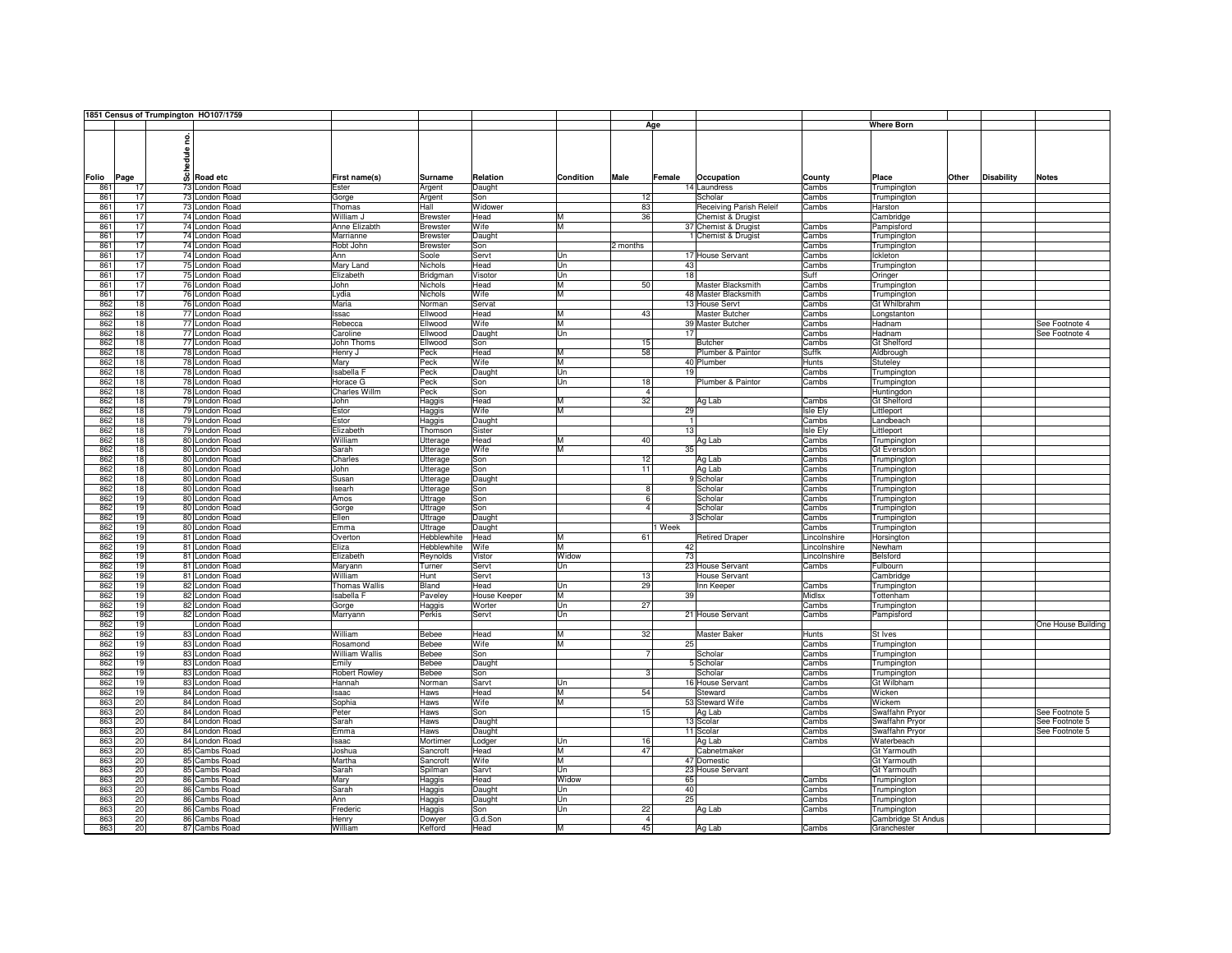|       |     |      |       | 1851 Census of Trumpington HO107/1759 |               |                |              |                  |                |          |                    |        |                           |       |                   |                     |
|-------|-----|------|-------|---------------------------------------|---------------|----------------|--------------|------------------|----------------|----------|--------------------|--------|---------------------------|-------|-------------------|---------------------|
|       |     |      |       |                                       |               |                |              |                  |                | Age      |                    |        | Where Born                |       |                   |                     |
|       |     |      |       |                                       |               |                |              |                  |                |          |                    |        |                           |       |                   |                     |
|       |     |      | ဠ     |                                       |               |                |              |                  |                |          |                    |        |                           |       |                   |                     |
|       |     |      |       |                                       |               |                |              |                  |                |          |                    |        |                           |       |                   |                     |
|       |     |      | edule |                                       |               |                |              |                  |                |          |                    |        |                           |       |                   |                     |
|       |     |      |       |                                       |               |                |              |                  |                |          |                    |        |                           |       |                   |                     |
| Folio |     | Page | ន៏    | <b>Road etc</b>                       | First name(s) | <b>Surname</b> | Relation     | <b>Condition</b> | Male           | Female   | Occupation         | County | Place                     | Other | <b>Disability</b> | <b>Notes</b>        |
|       | 863 | 20   |       | 87 Cambs Road                         | Ann           | Kefford        | Wife         | м                |                | 50       |                    | Cambs  | Long Stow                 |       |                   |                     |
|       | 863 | 20   |       | 87 Cambs Road                         | Ellenor       | Kefford        |              | Un               |                |          | 14 Dressmaker      | Cambs  |                           |       |                   |                     |
|       |     |      |       |                                       |               |                | Daught       |                  |                |          |                    |        | Trumpington               |       |                   |                     |
|       | 863 | 20   |       | 87 Cambs Road                         | John          | Constable      | Lodger       |                  | 15             |          | Pupil Teacher      | Suflk  | <b>Burry St Edmds</b>     |       |                   |                     |
|       | 863 | 20   |       | 87 Cambs Road                         | William       | Alen           | Lodger       | Un               | 18             |          | <b>Butcher</b>     | Cambs  | Trumpington               |       |                   |                     |
|       | 863 | 20   |       | 88 Cambs Road                         | Thomas        | Willimott      | Head         | Widower          | 55             |          | <b>Butcher</b>     |        | Cambridge                 |       |                   |                     |
|       | 863 | 20   |       | 88 Cambs Road                         | Rebecca       | Collis         | House Keeper | Un               |                |          | 53 House Keeper    | Cambs  | Granchester               |       |                   | Rebecca Collis Sen  |
|       | 863 | 21   |       | 88 Cambs Road                         | Rebecca       | Collis         | Servt        | Un               |                |          | 30 House Servt     | Cambs  | Granchester               |       |                   | Rebecca Collis Junr |
|       | 863 | 21   |       | 88 Cambs Road                         | Charlotte     | Tomson         | Servt        | Un               |                |          | 17 House Servt     | Cambs  | Trumpington               |       |                   |                     |
|       | 863 | 21   |       | 89 Cambs Road                         | Thomas        | Stubbing       | Head         | Un               | 49             |          | Gardener           | Cambs  | Trumpington               |       |                   |                     |
|       | 863 | 21   |       | 89 Cambs Road                         | Sarah         | Stubbing       | Sister       | Un               |                | 55       |                    | Cambs  |                           |       |                   |                     |
|       |     |      |       |                                       |               |                |              |                  |                |          |                    |        | Trumpington               |       |                   |                     |
|       | 863 | 21   |       | 90 Cambs Road                         | Martin        | Mayle          | Head         | Widower          | 80             |          | Carpenter          | Cambs  | Willinham                 |       |                   |                     |
|       | 863 | 21   |       | 90 Cambs Road                         | Elizabeth     | Edwards        | G.Daugh      | Un               |                |          | 31 Dressmaker      | Cambs  | Trumpington               |       |                   |                     |
|       | 863 | 21   |       | 91 Cambs Road                         | John          | Wallis         | Head         | Widower          | 64             |          | Malster            | Cambs  | Trumpington               |       |                   |                     |
|       | 863 | 21   |       | 91 Cambs Road                         | William       | Haggis         | Son in Law   | М                | 35             |          | Ag Lab             | Cambs  | Trumpington               |       |                   |                     |
|       | 863 | 21   |       | 91 Cambs Road                         | Sarah         | Haggis         | Wife         | M                |                | 33       |                    | Cambs  | Trumpington               |       |                   |                     |
|       | 863 | 21   |       | 91 Cambs Road                         | Ann Wallis    | Haggis         | Daugh        |                  |                |          | 7 Scholar          | Cambs  | Trumpington               |       |                   |                     |
|       | 863 | 21   |       | 92 Cambs Road                         | Charles       | Willson        | Head         | M                | 51             |          | Ag Lab             | Cambs  | Trumpington               |       |                   |                     |
|       | 863 | 21   |       | 92 Cambs Road                         | Elisabeth     | Willson        | Wife         | M                |                | 44       |                    | Cambs  | Trumpington               |       |                   |                     |
|       |     |      |       |                                       |               |                |              |                  |                |          |                    |        |                           |       |                   |                     |
|       | 863 | 21   |       | 92 Cambs Road                         | Uriah         | Willson        | Son          | Un               | 18             |          | Ag Lab             | Cambs  | Trumpington               |       |                   |                     |
|       | 863 | 21   |       | 92 Cambs Road                         | Robert        | Willson        | Son          | $_{\text{Un}}$   | 17             |          | Ag Lab             | Cambs  | Trumpington               |       |                   |                     |
|       | 863 | 21   |       | 92 Cambs Road                         | Mary Ann      | Willson        | Daugh        |                  |                |          | 14 Scholar         | Cambs  | Trumpington               |       |                   |                     |
|       | 863 | 21   |       | 92 Cambs Road                         | Elisabeth     | Willson        | Daugh        |                  |                |          | 12 Scholar         | Cambs  | Trumpington               |       |                   |                     |
|       | 863 | 21   |       | 92 Cambs Road                         | Charles       | Willson        | Son          |                  | 10             |          | Scholar            | Cambs  | Trumpington               |       |                   |                     |
|       | 863 | 21   |       | 92 Cambs Road                         | Harriet       | Willson        | Daugh        |                  |                |          | 8 Scholar          | Cambs  | Trumpington               |       |                   |                     |
|       | 863 | 21   |       | 92 Cambs Road                         | Saunders      | Willson        | Son          |                  | 7              |          | Scholar            | Cambs  | Trumpington               |       |                   |                     |
|       | 863 | 21   |       | 92 Cambs Road                         | Askow         | Willson        | Son          |                  | 6              |          | Scholar            | Cambs  | Trumpington               |       |                   |                     |
|       |     |      |       |                                       |               |                |              |                  |                |          |                    |        |                           |       |                   |                     |
|       | 864 | 22   |       | 92 Cambs Road                         | Emily         | Willson        | Daugh        |                  | 3              |          | Scholar            | Cambs  | Trumpington               |       |                   |                     |
|       | 864 | 22   |       | 93 Cambs Road                         | Francis       | Manfield       | Head         | М                | 50             |          | Ag Lab             |        | Cambridge little St Marys |       |                   |                     |
|       | 864 | 22   |       | 93 Cambs Road                         | Ann           | Manfield       | Wife         | M                |                | 47       |                    | Cambs  | Trumpington               |       |                   |                     |
|       | 864 | 22   |       | 94 Cambs Road                         | Thomas        | Allen          | Head         | M                | 50             |          | Gardenner          | Cambs  | Barton                    |       |                   |                     |
|       | 864 | 22   |       | 94 Cambs Road                         | Alice         | Allen          | Wife         | M                |                |          | 51 Domestic Duties | Cambs  | Connington                |       |                   |                     |
|       | 864 | 22   |       | 94 Cambs Road                         | Maria         | Allen          | Daugh        | Un               |                |          | 20 Laundress       | Cambs  | Trumpington               |       |                   |                     |
|       | 864 | 22   |       | 94 Cambs Road                         | Sarah         | Allen          | Daugh        |                  |                |          | 14 Laundress       | Cambs  | Trumpington               |       |                   |                     |
|       |     |      |       |                                       |               |                |              |                  |                |          |                    |        |                           |       |                   |                     |
|       | 864 | 22   |       | 94 Cambs Road                         | Ellen         | Allen          | Daugh        |                  |                |          | 12 Scholar         | Cambs  | Trumpington               |       |                   |                     |
|       | 864 | 22   |       | 94 Cambs Road                         | Emilia        | Allen          |              |                  |                |          | 9 Scholar          | Cambs  | Trumpington               |       |                   |                     |
|       | 864 | 22   |       | 94 Cambs Road                         | Eliza         | Allen          | Daugh        |                  |                |          | 5 Scholar          | Cambs  | Trumpington               |       |                   |                     |
|       | 864 | 22   |       | 95 Mill Road                          | Gorge         | Wilson         | Head         | M                | 25             |          | Ag Lab             | Cambs  | Trumpington               |       |                   |                     |
|       | 864 | 22   |       | 95 Mill Road                          | Elisabeth     | Wilson         | Wife         | M                |                | 21       |                    | Cambs  | <b>Horse Heath</b>        |       |                   |                     |
|       | 864 | 22   |       | 95 Mill Road                          | Gorge         | Wilson         | Son          |                  | 9 months       |          |                    | Cambs  | Trumpington               |       |                   |                     |
|       | 864 | 22   |       | 96 Cambs Road                         | Joseph        | Parker         | Head         | М                | 28             |          | Sheppard           | Cambs  | Gt Whilbham               |       |                   |                     |
|       | 864 | 22   |       | 96 Cambs Road                         | Sarah         | Parker         | Wife         | М                |                | 27       |                    | Cambs  | Little Wilbraham          |       |                   |                     |
|       | 864 | 22   |       | 96 Cambs Road                         | John          | Parker         | Son          |                  | 5              |          | Scholar            | Cambs  | Little Wilbraham          |       |                   |                     |
|       |     |      |       |                                       |               |                |              |                  |                |          |                    |        |                           |       |                   |                     |
|       | 864 | 22   |       | 96 Cambs Road                         | Joseph        | Parker         | Son          |                  |                |          | Scholar            | Cambs  | Trumpington               |       |                   |                     |
|       | 864 | 22   |       | 96 Cambs Road                         | Sarah ann     | Parker         | Daugh        |                  |                | 5 months |                    | Cambs  | Trumpington               |       |                   |                     |
|       | 864 | 22   |       | 97 Cambs Road                         | James         | Belsham        | Head         | M                | 29             |          | Gardenmer          |        | Castle Acre               |       |                   |                     |
|       | 864 | 22   |       | 97 Cambs Road                         | Sarah         | Belsham        | Wife         | М                |                | 25       |                    | Cambs  | Chesterton                |       |                   |                     |
|       | 864 | 23   |       | 97 Cambs Road                         | Harry         | Belsham        | Son          |                  | $\overline{2}$ |          |                    | Cambs  | Chesterton                |       |                   |                     |
|       | 864 | 23   |       | 97 Cambs Road                         | Charles       | Belsham        | Son          |                  | 2 months       |          |                    | Cambs  | Granchester               |       |                   |                     |
|       | 864 | 23   |       | 98 Cambs Road                         | Ather         | Rayner         | Head         | М                | 26             |          | <b>Coal Porter</b> | Cambs  | Trumpington               |       |                   |                     |
|       | 864 | 23   |       | 98 Cambs Road                         | Ann           | Rayner         | Wife         | M                |                | 29       |                    | Cambs  | Granchester               |       |                   |                     |
|       | 864 | 23   |       | 98 Cambs Road                         | William       | Rayner         | Son          |                  | 4              |          | Scholar            | Cambs  | Trumpington               |       |                   |                     |
|       | 864 | 23   |       |                                       | Louisa        |                |              |                  |                |          |                    |        |                           |       |                   |                     |
|       |     |      |       | 98 Cambs Road                         |               | Rayner         | Daught       |                  |                |          | 3 Scholar          | Cambs  | Trumpington               |       |                   |                     |
|       | 864 | 23   |       | 98 Cambs Road                         | Eliza         | Rayner         | Daught       |                  |                |          | 1 Scholar          | Cambs  | Trumpington               |       |                   |                     |
|       | 864 | 23   |       | 99 Cambs Road                         | James         | Neaves         | Head         | М                | 45             |          | Ag Lab             | Cambs  | Trumpington               |       |                   |                     |
|       | 864 | 23   |       | 99 Cambs Road                         | Mary          | Neaves         | Wife         | M                |                | 43       |                    | Cambs  | Trumpington               |       |                   |                     |
|       | 864 | 23   |       | 99 Cambs Road                         | David         | Beaumont       | Son in Law   | M                | 22             |          | Shoe Maker         | Cambs  | Granchester               |       |                   |                     |
|       | 864 | 23   |       | 99 Cambs Road                         | Francis       | Beaumont       | Daught       | M                |                | 21       |                    | Cambs  | Trumpington               |       |                   |                     |
|       | 864 | 23   |       | 100 Cambs Road                        | John          | Hancock        | Head         | M                | 50             |          | Ag Lab             | Cambs  | Little Wilbraham          |       |                   |                     |
|       | 864 | 23   |       | 100 Cambs Road                        | Sarah         | Hancock        | Wife         | M                |                |          | 51 Wife            | Cambs  | Gt Abington               |       |                   |                     |
|       | 864 | 23   |       | 101 Cambs Road                        | Alfred        | Moore          | Head         | M                | 25             |          | Miller             | Cambs  | Granchester               |       |                   |                     |
|       |     |      |       |                                       |               |                | Wife         | M                |                |          |                    |        |                           |       |                   |                     |
|       | 864 | 23   |       | 101 Cambs Road                        | Livesay ann   | Moore          |              | M                |                |          | 27 Dressmaker      | Cambs  | Trumpington               |       |                   |                     |
|       | 864 | 23   |       | 102 Cambs Road                        | John          | Nightingale    | Head         |                  | 73             |          | Carpenter          | Cambs  | Granchester               |       |                   |                     |
|       | 864 | 23   |       | 102 Cambs Road                        | Elleanor      | Nightingale    | Wife         | M                |                | 46       |                    | Cambs  | Trumpington               |       |                   |                     |
|       | 864 | 23   |       | 102 Cambs Road                        | Jo            | Nightingale    | Son          | Un               | 18             |          | Carpenter          | Cambs  | Trumpington               |       |                   |                     |
|       | 864 | 23   |       | 102 Cambs Road                        | Eta           | Nightingale    | Daught       | Un               |                |          | 17 Dressmaker      | Cambs  | Trumpington               |       |                   |                     |
|       | 864 | 23   |       | 103 Cambs Road                        | Samuel        | Nightingale    | Head         | М                | 47             |          | Carpenter          | Cambs  | Trumpington               |       |                   |                     |
|       | 865 | 24   |       | 103 Cambs Road                        | Catharine     | Nightingale    | Wife         | М                |                | 50       |                    | Cambs  | Haddham                   |       |                   |                     |
|       |     |      |       |                                       |               |                |              |                  |                |          |                    |        |                           |       |                   |                     |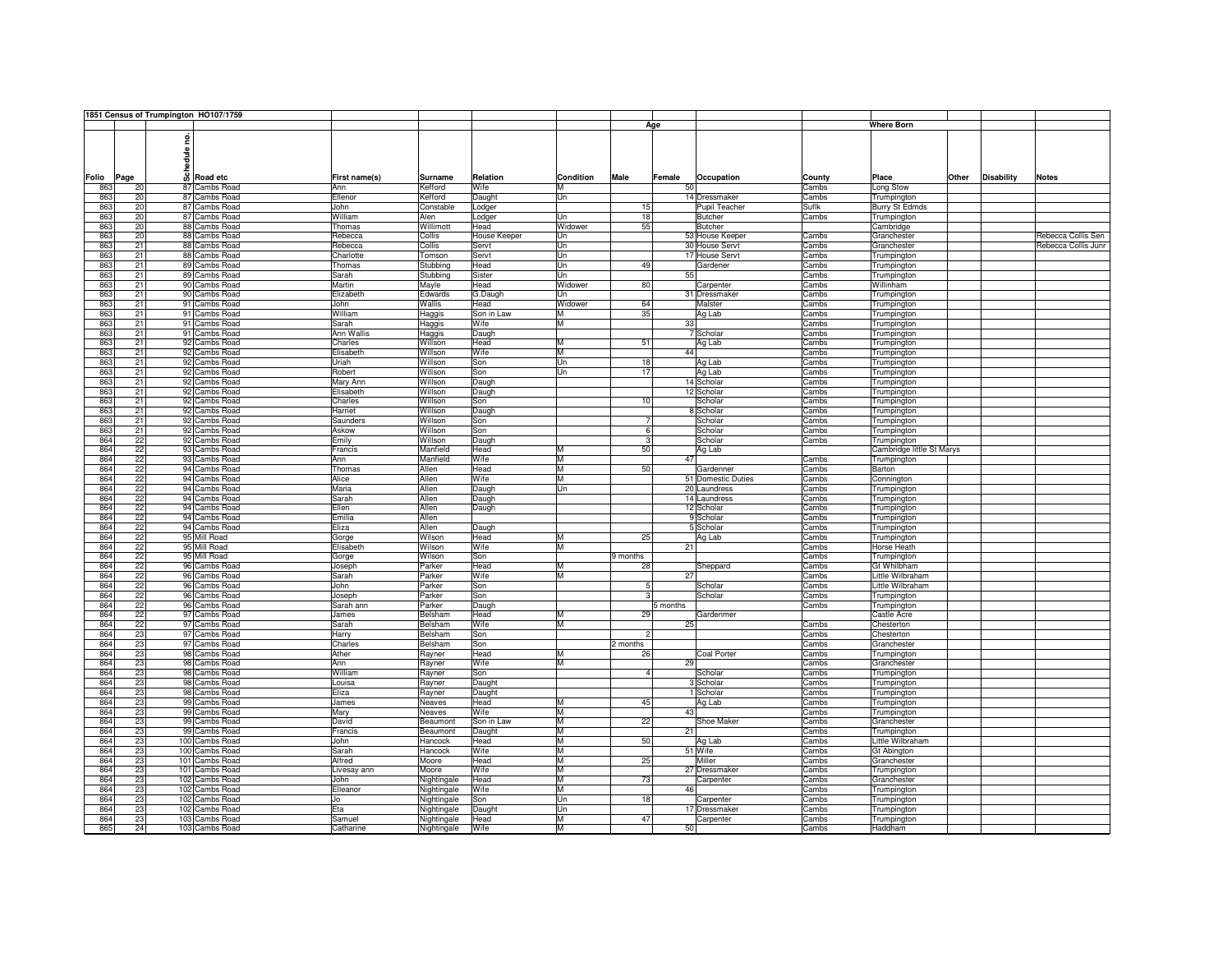|       |      | 1851 Census of Trumpington HO107/1759 |                       |                |              |                  |                |                      |          |                   |       |                   |                |
|-------|------|---------------------------------------|-----------------------|----------------|--------------|------------------|----------------|----------------------|----------|-------------------|-------|-------------------|----------------|
|       |      |                                       |                       |                |              |                  |                | Age                  |          | <b>Where Born</b> |       |                   |                |
|       |      |                                       |                       |                |              |                  |                |                      |          |                   |       |                   |                |
|       |      | 혿                                     |                       |                |              |                  |                |                      |          |                   |       |                   |                |
|       |      |                                       |                       |                |              |                  |                |                      |          |                   |       |                   |                |
|       |      | edule i                               |                       |                |              |                  |                |                      |          |                   |       |                   |                |
|       |      |                                       |                       |                |              |                  |                |                      |          |                   |       |                   |                |
|       |      | ន្លឹ                                  |                       |                |              |                  |                |                      |          |                   |       |                   |                |
| Folio | Page | Road etc                              | First name(s)         | <b>Surname</b> | Relation     | <b>Condition</b> | Male           | Female<br>Occupation | County   | Place             | Other | <b>Disability</b> | <b>Notes</b>   |
| 865   | 24   | 103 Cambs Road                        | William               | Nightingale    | Son          | Un               | 24             | Ag Lab               | Midlesex | Shoreditch        |       |                   |                |
| 865   | 24   | 103 Cambs Road                        | Edward                | Nightingale    | Son          | Un               | 19             | Ag Lab               | Cambs    | Trumpington       |       |                   |                |
| 865   | 24   | 103 Cambs Road                        | Gorge                 | Nightingale    | Son          |                  | 17             | Ag Lab               | Cambs    | Trumpington       |       |                   |                |
| 865   | 24   | 103 Cambs Road                        | Askew                 | Nightingale    | Son          |                  | 14             | Ag Lab               | Cambs    | Trumpington       |       |                   |                |
| 865   | 24   | 103 Cambs Road                        | Elizabeth             | Nightingale    | Daught       |                  |                | 12 Scholar           | Cambs    | Trumpington       |       |                   |                |
| 865   | 24   | 103 Cambs Road                        | Cathrine              | Nightingale    | Daught       |                  |                | 8 Scholar            | Cambs    | Trumpington       |       |                   |                |
| 865   | 24   | 103 Cambs Road                        | Martha                |                |              |                  |                | 5 Scholar            | Cambs    |                   |       |                   |                |
|       |      |                                       |                       | Nightingale    | Daught       |                  |                |                      |          | Trumpington       |       |                   |                |
| 865   | 24   | 104 Cambs Road                        | <b>Charles N</b>      | Wootton        | Head         | M                | 29             | Library Keeper       |          | Cambridge         |       |                   |                |
| 865   | 24   | 104 Cambs Road                        | Mary Ann              | Wootton        | Wife         | M                |                | 27                   | Cambs    | Gt Shelford       |       |                   |                |
| 865   | 24   | 104 Cambs Road                        | <b>Charles Darlow</b> | Wootton        | Son          |                  | $\overline{4}$ |                      | Cambs    | Trumpington       |       |                   |                |
| 865   | 24   | 104 Cambs Road                        | Laura Maria           | Twiss          | Visitor      | M                |                | 42 Solicitors Wife   | Norfolk  | Waterton          |       |                   |                |
| 865   | 24   | 105 Church St Lodging House (Keeper)  | Thomas                | Winnell        | Head         | M                | 38             | <b>Bucher</b>        | Cambs    | Trumpington       |       |                   |                |
| 865   | 24   | 105 Church St Lodging House (Keeper)  | Elisabeth             | Winnell        | Wife         | M                |                | 48 Bucher Wife       | Esx      | Walthamstow       |       |                   |                |
| 865   | 24   | 105 Church St Lodging House (Keeper)  | Elisabeth             | Winnell        | Daught       |                  |                | 5 Scholar            | Cambs    | Trumpington       |       |                   |                |
| 865   | 24   | 105 Church St Lodging House (Keeper)  | Margarett             | Carse          | Daugh in Law | Un               |                | 15 At home           | Midx     | London            |       |                   |                |
|       |      |                                       |                       |                |              |                  |                |                      |          |                   |       |                   |                |
| 865   | 24   | 105 Church St Lodging House (Keeper)  | James                 | Carse          | Son in Law   |                  | 12             | Ag Lab               | Midx     | London            |       |                   |                |
| 865   | 24   | 105 Church St Lodging House (Keeper)  | William               | Vole           | Lodger       | M                | 51             | Weelwright           | Esx      | Walthamstow       |       |                   |                |
| 865   | 24   | 105 Church St Lodging House (Keeper)  | Mary                  | Vole           | Lodger       | M                |                | 47 Weelwright Wife   | Esx      | Walthamstow       |       |                   |                |
| 865   | 24   | 105 Church St Lodging House (Keeper)  | Richard               | <b>Batlar</b>  | Lodger       | lUn              | 29             | M.A. of Arts Camb.   | Midx     | London            |       |                   | See Footnote 6 |
| 865   | 25   | 105 Church St Lodging House (Keeper)  | Frederick             | llett          | Lodger       | M                | 24             | Ag Lab               | Cambs    | Trumpington       |       |                   |                |
| 865   | 25   | 105 Church St Lodging House (Keeper)  | Hannah                | llett          | Wife         | M                |                | 24                   | Suff     | Newmarket         |       |                   |                |
| 865   | 25   | 105 Church St Lodging House (Keeper)  | Thomas                | Merrell        | Lodger       | lUn              | 63             | Ag Lab               | Beds     | Sher              |       |                   |                |
| 865   | 25   | 105 Church St Lodging House (Keeper)  | <b>John</b>           | Leet           |              | lUn              | 20             | Ag Lab               |          |                   |       |                   |                |
|       |      |                                       |                       |                | Lodger       |                  |                |                      | Herts    | Royston           |       |                   |                |
| 865   |      | 25 106 and 107 Church Street          | John                  | Pamplin        | Head         | M                | 62             | Ag Lab               | Cambs    | Trumpington       |       |                   |                |
| 865   |      | 25 106 and 107 Church Street          | Ann                   | Pamplin        | Wife         | ĪМ               |                | 58                   | Cambs    | Trumpington       |       |                   |                |
| 865   |      | 25 106 and 107 Church Street          | William               | Pamplin        | Son          | ĪМ               | 30             | Ag Lab               | Cambs    | Trumpington       |       |                   |                |
| 865   |      | 25 106 and 107 Church Street          | Maryann               | Pamplin        | Daugh in Law |                  |                | 32                   | Cambs    | Trumpington       |       |                   |                |
| 865   | 25   | 108 Church Street                     | William               | Harridine      | Head         | ĪМ               | 60             | Ag Lab               | Cambs    | Trumpington       |       |                   |                |
| 865   | 25   | 108 Church Street                     | Elisabeth             | Harridine      | Wife         | ĪМ               |                | 60                   | Harts    | Roston            |       |                   |                |
|       | 25   |                                       | William               |                |              | ĪМ               | 50             |                      |          |                   |       |                   |                |
| 865   |      | 109 Church Street                     |                       | Rayner         | Head         |                  |                | Ag Lab               | Cambs    | Trumpington       |       |                   |                |
| 865   | 25   | 109 Church Street                     | Elisabeth             | Rayner         | Wife         | M                |                | 55                   | Cambs    | Little Shelford   |       |                   |                |
| 865   | 25   | 109 Church Street                     | Charles               | Rayner         | Son          | Un               | 18             | Ag Lab               | Cambs    | Trumpington       |       |                   |                |
| 865   | 25   | 109 Church Street                     | Charlotte             | Rayner         | Daugh        |                  |                | 14 Scholar           | Cambs    | Trumpington       |       |                   |                |
| 865   | 25   | 110 Church Street                     | Joseph                | Kefford        | Head         | M                | 35             | Ag Lab               | Cambs    | Trumpington       |       |                   |                |
| 865   | 25   | 110 Church Street                     | Jemima                | Kefford        | Wife         | ĪМ               |                | 32                   | Cambs    | Trumpington       |       |                   |                |
| 865   | 25   | 110 Church Street                     | John                  | Kefford        | Son          | lUn              | $\overline{8}$ | Ag Lab               | Cambs    | Trumpington       |       |                   |                |
| 865   | 25   | 110 Church Street                     | James                 | Kefford        | Son          |                  | $\overline{8}$ |                      | Cambs    | Trumpington       |       |                   |                |
| 865   | 25   |                                       | William               | Kefford        | Son          |                  | 6              | Scholar              |          |                   |       |                   |                |
|       |      | 110 Church Street                     |                       |                |              |                  |                |                      | Cambs    | Trumpington       |       |                   |                |
| 865   | 25   | 110 Church Street                     | Sarah                 | Kefford        | Daught       |                  |                |                      | Cambs    | Trumpington       |       |                   |                |
| 866   | 26   | 111 Church Street                     | Thomas                | Seeby          | Head         | ĪМ               | 62             | Ag Lab               | Cambs    | Trumpington       |       |                   |                |
| 866   | 26   | 111 Church Street                     | Ann                   | Seeby          | Wife         | ĪМ               |                | 65                   | Cambs    | Trumpington       |       |                   |                |
| 866   | 26   | 112 Church Street                     | Robert                | Coleman        | Head         | M                | 68             | Ag Lab               | Cambs    | Trumpington       |       |                   |                |
| 866   | 26   | 112 Church Street                     | Ann                   | Coleman        | Wife         | M                |                | 53 Laundress         | Cambs    | Trumpington       |       |                   |                |
| 866   | 26   | 112 Church Street                     | Eliza                 | Coleman        | Daught       | lUn              |                | 22 Laundress         | Cambs    | Trumpington       |       |                   |                |
| 866   | 26   | 112 Church Street                     |                       |                |              |                  |                | 18 Laundress         | Cambs    |                   |       |                   |                |
|       |      |                                       | Charlotte             | Coleman        | Daught       |                  |                |                      |          | Trumpington       |       |                   |                |
| 866   | 26   | 112 Church Street                     | Sarah                 | Coleman        | Daught       |                  |                | 15 Scholar           | Cambs    | Trumpington       |       |                   |                |
| 866   | 26   | 112 Church Street                     | Hannah                | Coleman        | Daught       |                  |                | 12 Scholar           | Cambs    | Trumpington       |       |                   |                |
| 866   | 26   | 112 Church Street                     | Charles               | Coleman        | Son          |                  | 12             | Ag Lab               | Cambs    | Trumpington       |       |                   |                |
| 866   | 26   | 112 Church Street                     | Eliza                 | Seeby          | Grand daught |                  |                | 5 Scholar            | Cambs    | Trumpington       |       |                   |                |
| 866   | 26   | 112 Church Street                     | Edward                | Rayner         | Visator      | Un               | 23             | Shoe Maker           | Cambs    | Trumpington       |       |                   |                |
| 866   | 26   | 113 Church Street                     | Thomas                | Rayner         | Head         | M                | 36             | Ag Lab               | Cambs    | Trumpington       |       |                   |                |
| 866   | 26   | 113 Church Street                     | Eliza                 | Rayner         | Wife         | M                |                | 35 Ag Lab Wife       | Cambs    | Trumpington       |       |                   |                |
|       | 26   | 113 Church Street                     | Eliza                 |                |              |                  |                | 12 Scholar           |          |                   |       |                   |                |
| 866   |      |                                       |                       | Rayner         | Daught       |                  |                |                      | Cambs    | Trumpington       |       |                   |                |
| 866   | 26   | 113 Church Street                     | Harriet               | Rayner         | Daught       |                  |                | 11 Scholar           | Cambs    | Trumpington       |       |                   |                |
| 866   | 26   | 113 Church Street                     | Ann                   | Rayner         | Daught       |                  |                | 9 Scholar            | Cambs    | Trumpington       |       |                   |                |
| 866   | 26   | 113 Church Street                     | Ruth                  | Rayner         | Daught       |                  |                | 8 Scholar            | Cambs    | Trumpington       |       |                   |                |
| 866   | 26   | 113 Church Street                     | Sarah                 | Rayner         | Daught       |                  |                | 6 Scholar            | Cambs    | Trumpington       |       |                   |                |
| 866   | 26   | 113 Church Street                     | Thomas                | Rayner         | Son          |                  | $\Delta$       | Scholar              | Cambs    | Trumpington       |       |                   |                |
| 866   | 26   | 113 Church Street                     | Emma                  | Rayner         | Daught       |                  |                | 2 Scholar            | Cambs    | Trumpington       |       |                   |                |
| 866   | 27   | 113 Church Street                     |                       |                |              |                  |                |                      |          |                   |       |                   |                |
|       |      |                                       | Elen                  | Rayner         | Daught       |                  |                |                      | Cambs    | Trumpington       |       |                   |                |
| 866   | 27   | 114 Church Street                     | William               | Loyd           | Head         | M                | 34             | Ag Lab               | Cambs    | Trumpington       |       |                   |                |
| 866   | 27   | 114 Church Street                     | Marry                 | Loyd           | Wife         | M                |                | 30                   | Cambs    | Trumpington       |       |                   |                |
| 866   | 27   | 114 Church Street                     | Christopher           | Loyd           | Son          |                  | 7              | Scholar              | Cambs    | Trumpington       |       |                   |                |
| 866   | 27   | 114 Church Street                     | Rachal                | Loyd           | Daught       |                  |                | 5 Scholar            | Cambs    | Trumpington       |       |                   |                |
| 866   | 27   | 114 Church Street                     | William               | Loyd           | Son          |                  | $\mathfrak{p}$ |                      | Cambs    | Trumpington       |       |                   |                |
| 866   | 27   | 114 Church Street                     | Frederick             | Loyd           | Son          |                  |                | 2 months             | Cambs    | Trumpington       |       |                   |                |
| 866   | 27   | 115 Church Street                     |                       |                |              | M                | 29             |                      |          |                   |       |                   |                |
|       |      |                                       | Thomas                | Rayner         | Head         |                  |                | Gardnerer            | Cambs    | Hauxton           |       |                   |                |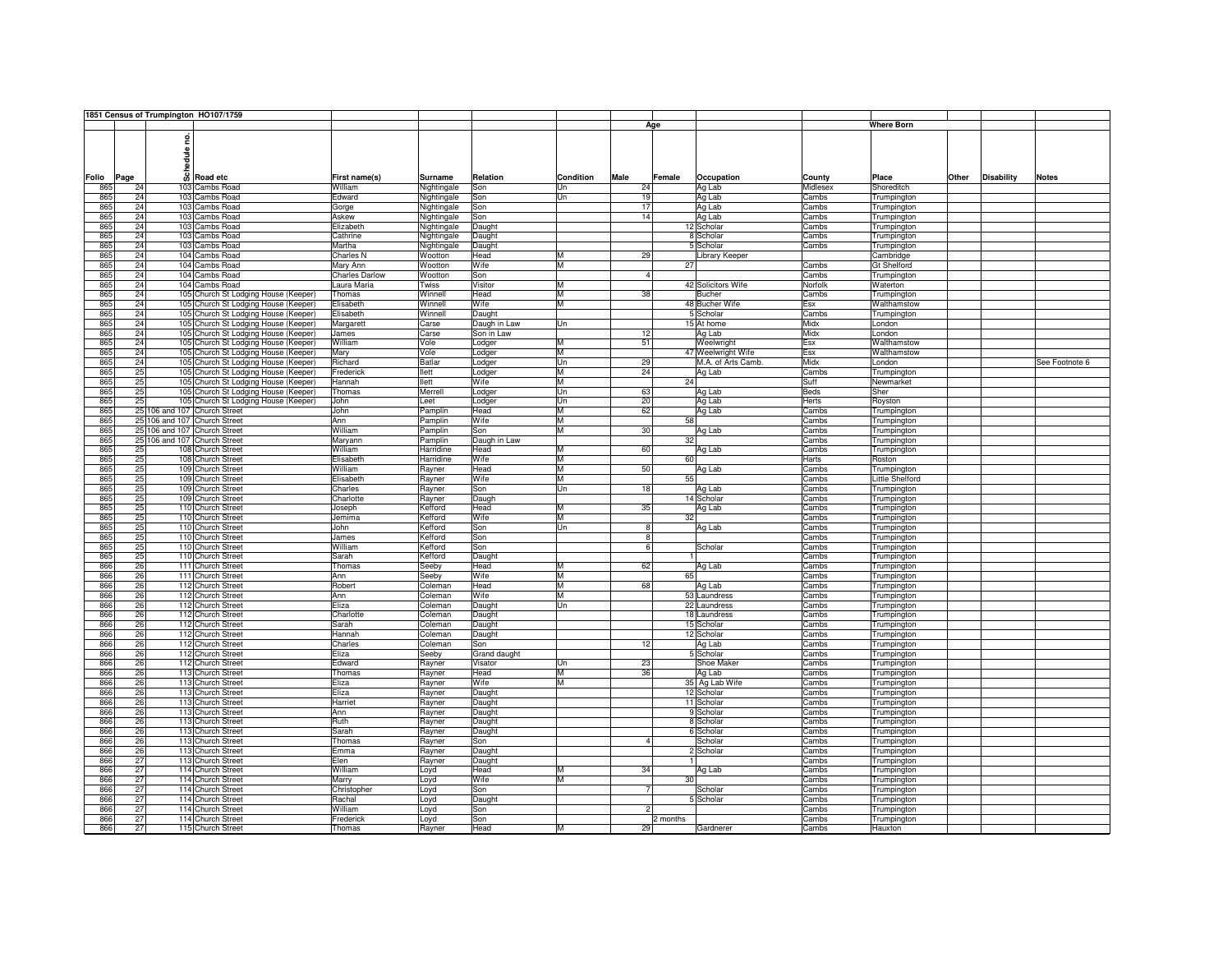|       |     |      |       | 1851 Census of Trumpington HO107/1759 |                     |                |                     |                  |                |           |                       |        |                   |       |                   |              |
|-------|-----|------|-------|---------------------------------------|---------------------|----------------|---------------------|------------------|----------------|-----------|-----------------------|--------|-------------------|-------|-------------------|--------------|
|       |     |      |       |                                       |                     |                |                     |                  |                | Age       |                       |        | <b>Where Born</b> |       |                   |              |
|       |     |      |       |                                       |                     |                |                     |                  |                |           |                       |        |                   |       |                   |              |
|       |     |      | ဠ     |                                       |                     |                |                     |                  |                |           |                       |        |                   |       |                   |              |
|       |     |      |       |                                       |                     |                |                     |                  |                |           |                       |        |                   |       |                   |              |
|       |     |      | edule |                                       |                     |                |                     |                  |                |           |                       |        |                   |       |                   |              |
|       |     |      |       |                                       |                     |                |                     |                  |                |           |                       |        |                   |       |                   |              |
|       |     |      | ន៏    |                                       |                     |                |                     |                  |                |           |                       |        |                   |       |                   |              |
| Folio |     | Page |       | Road etc                              | First name(s)       | <b>Surname</b> | Relation            | <b>Condition</b> | Male           | Female    | Occupation            | County | Place             | Other | <b>Disability</b> | <b>Notes</b> |
|       | 866 | 27   |       | 115 Church Street                     | Ann                 | Rayner         | Wife                | M                |                |           | 31 Laundres           | Midlsx | Shoreditch        |       |                   |              |
|       | 866 | 27   |       | 116 Church Street                     | William             | Dobson         | Head                | M                | 49             |           | Builder               | Cambs  | Trumpington       |       |                   |              |
|       | 866 | 27   |       | 116 Church Street                     | Rosemend            | Dobson         | Wife                | М                |                | 49        |                       |        | Cambridge         |       |                   |              |
|       | 866 | 27   |       | 116 Church Street                     | Sarah               | Dobson         | Daught              | Un               |                |           | 22 Governess          | Cambs  | Trumpington       |       |                   |              |
|       | 866 | 27   |       | 116 Church Street                     | Eliza               | Dobson         | Daught              | Un               |                | 20        |                       | Cambs  | Trumpington       |       |                   |              |
|       | 866 | 27   |       | 116 Church Street                     | William             | Dobson         | Son                 | Un               | 18             |           | Apprentice Builder    | Cambs  | Trumpington       |       |                   |              |
|       | 866 | 27   |       | 117 Church Street                     | <b>Francis Ebth</b> | Dawes          | Head                | Widow            |                |           | 59 Laundress          | Cambs  |                   |       |                   |              |
|       |     |      |       |                                       |                     |                |                     |                  |                |           |                       |        | Trumpington       |       |                   |              |
|       | 866 | 27   |       | 117 Church Street                     | Eliza               | Dawes          | Daught              | Un               |                |           | 28 Laundress          | Cambs  | Trumpington       |       |                   |              |
|       | 866 | 27   |       | 117 Church Street                     | Ann                 | Dawes          | Daught              | Un               |                |           | 19 Laundress          | Cambs  | Trumpington       |       |                   |              |
|       | 866 | 27   |       | 117 Church Street                     | Sarah               | Dawes          | Daught              | Un               |                |           | 11 Scholar            | Cambs  | Trumpington       |       |                   |              |
|       | 866 | 27   |       | 117 Church Street                     | Thomas              | Dawes          | Grand Son           |                  |                |           | Scholar               | Cambs  | Trumpington       |       |                   |              |
|       | 866 | 27   |       | 117 Church Street                     | Jane Nightengale    | Dawes          | <b>Grand Daught</b> |                  |                | 6 months  |                       | Cambs  | Trumpington       |       |                   |              |
|       | 867 | 28   |       | 118 Church Street                     | James               | Harridine      | Head                | М                | 43             |           | Lime Merchant         | Cambs  | Trumpington       |       |                   |              |
|       | 867 | 28   |       | 118 Church Street                     | Eliza               | Harridine      | Wife                | М                |                |           | 41 Laundress          | Cambs  | Trumpington       |       |                   |              |
|       | 867 | 28   |       | 118 Church Street                     | Harriet             | Flack          | Daught              | Widow            |                |           | 21 Laundress          | Cambs  | Trumpington       |       |                   |              |
|       |     |      |       |                                       |                     |                |                     |                  |                |           |                       |        |                   |       |                   |              |
|       | 867 | 28   |       | 118 Church Street                     | Emma                | Harridine      | Daught              |                  |                |           | 9 Scholar             | Cambs  | Trumpington       |       |                   |              |
|       | 867 | 28   |       | 118 Church Street                     | James               | Flack          | Grand Son           |                  | 11 months      |           |                       | Cambs  | Cherrehinton      |       |                   |              |
|       | 867 | 28   |       | 119 Church Street                     | Edward              | Harridine      | Head                | М                | 45             |           | Ag Lab                | Cambs  | Trumpington       |       |                   |              |
|       | 867 | 28   |       | 119 Church Street                     | Kezia               | Harridine      | Wife                | M                |                | 51        |                       | Cambs  | Trumpington       |       |                   |              |
|       | 867 | 28   |       | 119 Church Street                     | James               | Harridine      | Son                 | Un               | 18             |           | Ag Lab                | Cambs  | Trumpington       |       |                   |              |
|       | 867 | 28   |       | 119 Church Street                     | Avery               | Harridine      | Daugh               | Un               |                |           | 13 Scholar            | Cambs  | Trumpington       |       |                   |              |
|       | 867 | 28   |       | 120 Church Street                     | William             |                | Head                | Widower          | 30             |           | Ag Lab                | Cambs  | Trumpington       |       |                   |              |
|       | 867 | 28   |       | 120 Church Street                     | Susan               | Cambridge      |                     |                  |                |           | 7 Scholar             | Cambs  |                   |       |                   |              |
|       |     |      |       |                                       |                     | Cambridge      | Daught              |                  |                |           |                       |        | Trumpington       |       |                   |              |
|       | 867 | 28   |       | 120 Church Street                     | Wiliam              | Cambridge      | Son                 |                  | $\overline{4}$ |           | Scholar               | Cambs  | Trumpington       |       |                   |              |
|       | 867 | 28   |       | 120 Church Street                     | Thomas              | Cambridge      | Brother             | Un               | 28             |           | Post Office Messenger | Cambs  | Trumpington       |       |                   |              |
|       | 867 | 28   |       | 120 Church Street                     | James               | Cambridge      | Brother             | Un               | 25             |           | Ag Lab                | Cambs  | Trumpington       |       |                   |              |
|       | 867 | 28   |       | 121 Church Street                     | William             | Saunders       | Head                | M                | 32             |           | Ag Lab                | Cambs  | Trumpington       |       |                   |              |
|       | 867 | 28   |       | 121 Church Street                     | Caroline            | Saunders       | Wife                | м                |                | 25        |                       | Cambs  | Trumpington       |       |                   |              |
|       | 867 | 28   |       | 121 Church Street                     | Sarah Saunders      | Saunders       | Daught              |                  |                |           |                       | Cambs  | Trumpington       |       |                   |              |
|       |     |      |       |                                       |                     |                |                     |                  |                | 10 months |                       |        |                   |       |                   |              |
|       | 867 | 28   |       | 121 Church Street                     | Susan               | Saunders       | Daught              |                  |                |           |                       | Cambs  | Trumpington       |       |                   |              |
|       | 867 | 28   |       | 122 London Road                       | William             | Haslop         | Head                | M                | 46             |           | Ag Lab                | Cambs  | Trumpington       |       |                   |              |
|       | 867 | 28   |       | 122 London Road                       | Maryann             | Haslop         | Wife                | M                |                | 44        |                       | Cambs  | Trumpington       |       |                   |              |
|       | 867 | 29   |       | 122 London Road                       | Gorge               | Haslop         | Son                 | Un               | 19             |           | Apprantice            | Cambs  | Trumpington       |       |                   |              |
|       | 867 | 29   |       | 122 London Road                       | Issac               | Haslop         | Son                 |                  | 16             |           | Ag Lab                | Cambs  | Trumpington       |       |                   |              |
|       | 867 | 29   |       | 122 London Road                       | Jemima              | Haslop         | Daught              |                  |                |           | 14 Scholar            | Cambs  | Trumpington       |       |                   |              |
|       | 867 | 29   |       | 122 London Road                       | William             | Haslop         | Son                 |                  | 12             |           | Scholar               | Cambs  | Trumpington       |       |                   |              |
|       | 867 | 29   |       | 122 London Road                       | Henry               | Haslop         | Son                 |                  |                |           | Scholar               | Cambs  | Trumpington       |       |                   |              |
|       | 867 | 29   |       | 122 London Road                       | Charles             | Haslop         |                     |                  | $\overline{4}$ |           | Scholar               |        |                   |       |                   |              |
|       |     |      |       |                                       |                     |                | Son                 |                  |                |           |                       | Cambs  | Trumpington       |       |                   |              |
|       | 867 | 29   |       | 123 London Road                       | John                | Hall           | Head                | М                | 52             |           | Ag Lab                | Cambs  | Trumpington       |       |                   |              |
|       | 867 | 29   |       | 123 London Road                       | Naomi               | Hall           | Wife                | M                |                | 51        |                       | Cambs  | <b>Triplow</b>    |       |                   |              |
|       | 867 | 29   |       | 124 London Road                       | Henry               | Carter         | Head                | М                | 58             |           | Ag Lab                | Cambs  | Trumpington       |       |                   |              |
|       | 867 | 29   |       | 124 London Road                       | Susan               | Carter         | Wife                | М                |                | 56        |                       | Cambs  | Trumpington       |       |                   |              |
|       | 867 | 29   |       | 124 London Road                       | Sarah               | Carter         | Daught              | Un               |                | 24        |                       | Cambs  | Trumpington       |       |                   |              |
|       | 867 | 29   |       | 124 London Road                       | John                | Carter         | Son                 | Un               | 19             |           | Ag Lab                | Cambs  | Trumpington       |       |                   |              |
|       | 867 | 29   |       | 124 London Road                       | Hannah              | Carter         | Daught              |                  |                |           |                       | Cambs  | Trumpington       |       |                   |              |
|       | 867 | 29   |       |                                       |                     |                |                     | М                | 35             |           | Ag Lab                |        |                   |       |                   |              |
|       |     |      |       | 124 London Road                       | Robert              | Loyd           | Son in law          |                  |                |           |                       | Cambs  | Trumpington       |       |                   |              |
|       | 867 | 29   |       | 124 London Road                       | Maryann             | Loyd           | Wife                | м                |                | 32        |                       | Cambs  | Trumpington       |       |                   |              |
|       | 867 | 29   |       | 124 London Road                       | Ellen               | Loyd           | Daught              |                  |                |           | 6 Scholar             | Cambs  | Trumpington       |       |                   |              |
|       | 867 | 29   |       | 124 London Road                       | Susan               | Loyd           | Daught              |                  |                |           |                       | Cambs  | Trumpington       |       |                   |              |
|       | 867 | 29   |       | 125 London Road                       | James               | Stearn         | Head                | M                | 52             |           | Tailor                | Cambs  | Trumpington       |       |                   |              |
|       | 867 | 29   |       | 125 London Road                       | Sarah               | Stearn         | Wife                | М                |                |           | 52 Tailor Wife        | Cambs  | Trumpington       |       |                   |              |
|       | 867 | 29   |       | 125 London Road                       | James               | Stearn         | Son                 | Un               | 23             |           | Tailor                | Cambs  | Trumpington       |       |                   |              |
|       | 868 | 30   |       | 125 London Road                       | Emma                | Stearn         |                     | Un               |                |           | 19 Tailor Daught      | Cambs  | Trumpington       |       |                   |              |
|       | 868 | 30   |       |                                       |                     |                | Daught              |                  |                | 10        |                       |        |                   |       |                   |              |
|       |     |      |       | 125 London Road                       | Ann                 | Stearn         | Daught              |                  |                |           |                       | Cambs  | Trumpington       |       |                   |              |
|       | 868 | 30   |       | 125 London Road                       | Henry               | Rayner         | Grand Son           |                  | $\overline{5}$ |           |                       | Cambs  | Trumpington       |       |                   |              |
|       | 868 | 30   |       | 126 London Road                       | William             | Mayle          | Head                | M                | 47             |           | Carpenter             | Cambs  | Trumpington       |       |                   |              |
|       | 868 | 30   |       | 126 London Road                       | Pamala              | Mayle          | Wife                | М                |                | 46        |                       |        | London            |       |                   |              |
|       | 868 | 30   |       | 126 London Road                       | William             | Mayle          | Son                 | Un               | 19             |           | Ag Lab                | Cambs  | Trumpington       |       |                   |              |
|       | 868 | 30   |       | 126 London Road                       | John                | Mayle          | Son                 |                  | 15             |           | Ag Lab                | Cambs  | Trumpington       |       |                   |              |
|       | 868 | 30   |       | 127 London Road                       | Robert              | Willson        | Head                | М                | 39             |           | Ag Lab                | Cambs  | Trumpington       |       |                   |              |
|       | 868 | 30   |       | 127 London Road                       | Martha              | Willson        | Wife                | M                |                |           | 40 Domestic Duties    | Cambs  | Trumpington       |       |                   |              |
|       | 868 | 30   |       |                                       |                     |                |                     | Un               | 18             |           | Shoe Maker            |        |                   |       |                   |              |
|       |     |      |       | 127 London Road                       | William             | Willson        | Son                 |                  |                |           |                       | Cambs  | Trumpington       |       |                   |              |
|       | 868 | 30   |       | 127 London Road                       | Charles             | Willson        | Son                 |                  | 10             |           | At Home               | Cambs  | Trumpington       |       |                   |              |
|       | 868 | 30   |       | 127 London Road                       | Maryann             | Dobson         | Sister in Law       | Un               |                |           | 43 Sarvant            | Cambs  | Trumpington       |       |                   |              |
|       | 868 | 30   |       | 128 London Road                       | Joshoua             | Rayner         | Head                | М                | 51             |           | Carpenter             | Cambs  | Trumpington       |       |                   |              |
|       | 868 | 30   |       | 128 London Road                       | Mary                | Rayner         | Wife                | М                |                |           | 50 Laundress          | Cambs  | Trumpington       |       |                   |              |
|       | 868 | 30   |       | 128 London Road                       | Gorge               | Rayner         | Son                 | Un               | 21             |           |                       | Cambs  | Trumpington       |       |                   |              |
|       |     |      |       |                                       |                     |                |                     |                  |                |           |                       |        |                   |       |                   |              |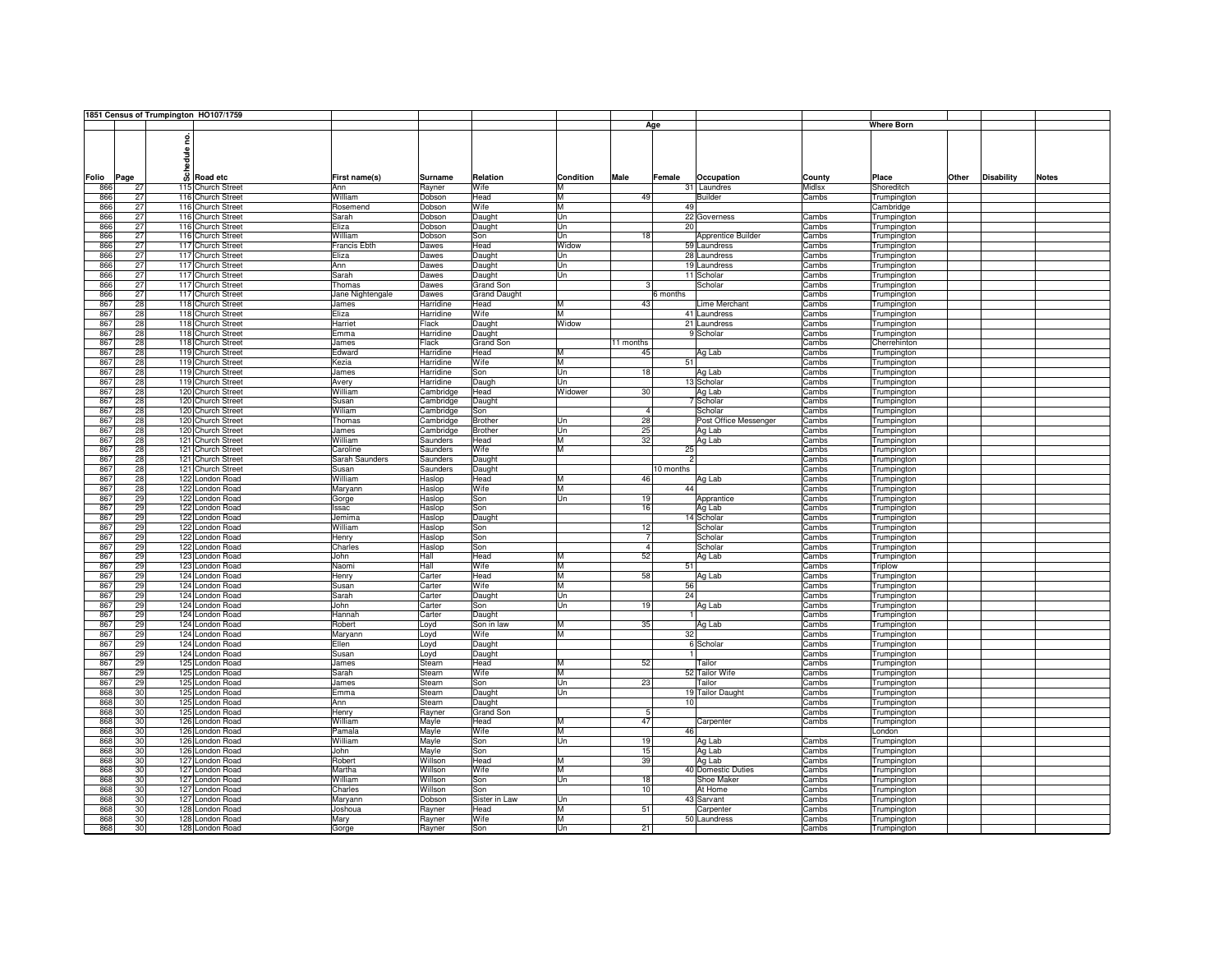|       |      |    |       | 1851 Census of Trumpington HO107/1759 |               |                |                     |           |                 |          |                   |        |                    |       |                   |                |
|-------|------|----|-------|---------------------------------------|---------------|----------------|---------------------|-----------|-----------------|----------|-------------------|--------|--------------------|-------|-------------------|----------------|
|       |      |    |       |                                       |               |                |                     |           |                 | Age      |                   |        | <b>Where Born</b>  |       |                   |                |
|       |      |    |       |                                       |               |                |                     |           |                 |          |                   |        |                    |       |                   |                |
|       |      |    | ဠ     |                                       |               |                |                     |           |                 |          |                   |        |                    |       |                   |                |
|       |      |    |       |                                       |               |                |                     |           |                 |          |                   |        |                    |       |                   |                |
|       |      |    | edule |                                       |               |                |                     |           |                 |          |                   |        |                    |       |                   |                |
|       |      |    |       |                                       |               |                |                     |           |                 |          |                   |        |                    |       |                   |                |
| Folio | Page |    | ន៏    | Road etc                              | First name(s) | <b>Surname</b> | Relation            | Condition | Male            | Female   | Occupation        | County | Place              | Other | <b>Disability</b> | <b>Notes</b>   |
|       |      |    |       |                                       |               |                |                     |           |                 |          |                   |        |                    |       |                   |                |
| 868   |      | 30 |       | 128 London Road                       | Walter        | Rayner         | Son                 |           | 15              |          | <b>Arrant Boy</b> | Cambs  | Trumpington        |       |                   |                |
| 868   |      | 30 |       | 128 London Road                       | Elizabeth     | Rayner         | Daught              |           |                 | 13       |                   | Cambs  | Trumpington        |       |                   |                |
| 868   |      | 30 |       | 129 London Road                       | David         | Loyd           | Head                | М         | 32              |          | Ag Lab            | Cambs  | Trumpington        |       |                   |                |
| 868   |      | 30 |       | 129 London Road                       | Eliza         | Loyd           | Wife                | M         |                 |          | 27 Laundress      | Cambs  | Trumpington        |       |                   |                |
| 868   |      | 30 |       | 129 London Road                       | Maryann       | Loyd           | Daught              |           |                 |          | 3 Scholar         | Cambs  | Trumpington        |       |                   |                |
| 868   |      | 31 |       | 130 Workhouse Yard                    | Charles       | Careless       | Head                | M         | 42              |          | Ag Lab            | Cambs  | Trumpington        |       |                   |                |
| 868   |      | 31 |       | 130 Workhouse Yard                    | Sarah         | Careless       | Wife                | M         |                 |          | 41 Laundress      | Cambs  | Trumpington        |       |                   |                |
| 868   |      | 31 |       | 130 Workhouse Yard                    | Susan         | Careless       | Daught              |           |                 |          | 19 Laundress      | Cambs  | Trumpington        |       |                   |                |
| 868   |      | 31 |       | 130 Workhouse Yard                    | Charlotte     | Careless       | Daught              |           |                 |          | 17 Laundress      | Cambs  | Trumpington        |       |                   |                |
| 868   |      | 31 |       | 130 Workhouse Yard                    | Charles       |                | Son                 |           | 14              |          | Ag Lab            |        |                    |       |                   |                |
|       |      |    |       |                                       |               | Careless       |                     |           |                 |          |                   | Cambs  | Trumpington        |       |                   |                |
| 868   |      | 31 |       | 130 Workhouse Yard                    | Willam        | Careless       | Son                 |           | $\overline{11}$ |          | Ag Lab            | Cambs  | Trumpington        |       |                   |                |
| 868   |      | 31 |       | 130 Workhouse Yard                    | Richard       | Careless       | Son                 |           | 9               |          | Ag Lab            | Cambs  | Trumpington        |       |                   | See Footnote 7 |
| 868   |      | 31 |       | 130 Workhouse Yard                    | Cornelious    | Careless       | Son                 |           |                 |          | Ag Lab            | Cambs  | Trumpington        |       |                   | See Footnote 7 |
| 868   |      | 31 |       | 130 Workhouse Yard                    | Gorge         | Careless       | Son                 |           |                 |          | Ag Lab            | Cambs  | Trumpington        |       |                   | See Footnote 7 |
| 868   |      | 31 |       | 130 Workhouse Yard                    | Sarah         | Careless       | Daught              |           |                 | 9 months | Ag Lab            | Cambs  | Trumpington        |       |                   | See Footnote 7 |
| 868   |      | 31 |       | 131 Workhouse Yard                    | Sarah         | Carter         | Head                | Widow     |                 |          | 67 Parish Releif  | Cambs  | Maddenley          |       |                   |                |
| 868   |      | 31 |       | 131 Workhouse Yard                    | Henry         | Carter         | Son                 | Un        | 24              |          | Ag Lab            | Cambs  | Trumpington        |       |                   |                |
| 868   |      | 31 |       | 131 Workhouse Yard                    | Joseph        | Rayner         | Son in law          | М         | 24              |          | Ag Lab            | Cambs  | Hauxton            |       |                   |                |
| 868   |      | 31 |       | 131 Workhouse Yard                    | Emma          | Rayner         | Daught              | M         |                 | 22       |                   | Cambs  | Trumpington        |       |                   |                |
|       |      |    |       |                                       |               |                |                     | lln       |                 |          |                   |        |                    |       |                   |                |
| 868   |      | 31 |       | 131 Workhouse Yard                    | John          | Parfee         | Lodger              |           | 42              |          | Ag Lab            | Cambs  | Trumpington        |       |                   |                |
| 868   |      | 31 |       | 132 Workhouse Yard                    | Simoin        | Rayner         | Head                | M         | 61              |          | Ag Lab            | Cambs  | Trumpington        |       |                   |                |
| 868   |      | 31 |       | 132 Workhouse Yard                    | Hannah        | Rayner         | Wife                | М         |                 | 66       |                   | Cambs  | Abington           |       |                   |                |
| 868   |      | 31 |       | 133 Workhouse Yard                    | James         | Saunders       | Head                | М         | 55              |          | Bricklayer        | Cambs  | Trumpington        |       |                   |                |
| 868   |      | 31 |       | 133 Workhouse Yard                    | Mary          | Saunders       | Wife                | M         |                 |          | 49 Laundress      | Kent   | Chattenham         |       |                   |                |
| 868   |      | 31 |       | 133 Workhouse Yard                    | Henry W       | Saunders       | Son                 | Un        | 23              |          | Ag Lab            | Cambs  | Trumpington        |       |                   |                |
| 869   |      | 32 |       | 133 Workhouse Yard                    | William       | Saunders       | Son                 | Un        | 21              |          | Ag Lab            | Cambs  | Trumpington        |       |                   |                |
| 869   |      | 32 |       | 133 Workhouse Yard                    | James         | Saunders       | Son                 |           | 19              |          | Ag Lab            | Cambs  | Trumpington        |       |                   |                |
| 869   |      | 32 |       | 133 Workhouse Yard                    | Martha        | Saunders       | Daught              |           |                 |          | 15 Ag Lab         | Cambs  | Trumpington        |       |                   |                |
| 869   |      | 32 |       | 133 Workhouse Yard                    | Sarah         | Saunders       |                     |           |                 |          |                   |        |                    |       |                   |                |
|       |      |    |       |                                       |               |                | Daught              |           |                 |          | 12 Ag Lab         | Cambs  | Trumpington        |       |                   |                |
| 869   |      | 32 |       | 133 Workhouse Yard                    | Richard       | Howlett        | Grand Son           |           | $\overline{4}$  |          |                   | Cambs  | Trumpington        |       |                   |                |
| 869   |      | 32 |       | 134 Workhouse Yard                    | John          | Atridge        | Head                | M         | 37              |          | Ag Lab            | Cambs  | Trumpington        |       |                   |                |
| 869   |      | 32 |       | 134 Workhouse Yard                    | Ann           | Atridge        | Wife                | M         |                 | 34       |                   | Essx   | Strittle           |       |                   |                |
| 869   |      | 32 |       | 134 Workhouse Yard                    | Elizabeth     | Atridge        | Daught              |           |                 | 11       |                   | Cambs  | Trumpington        |       |                   |                |
| 869   |      | 32 |       | 134 Workhouse Yard                    | Estor         | Atridge        | Daught              |           |                 |          | 9 Scholar         | Cambs  | Trumpington        |       |                   |                |
| 869   |      | 32 |       | 134 Workhouse Yard                    | Sarah         | Atridge        | Daught              |           |                 |          | 6 Scholar         | Cambs  | Trumpington        |       |                   |                |
| 869   |      | 32 |       | 134 Workhouse Yard                    | Eliza         | Atridge        | Daught              |           |                 |          | 3 Scholar         | Cambs  | Trumpington        |       |                   |                |
| 869   |      | 32 |       | 134 Workhouse Yard                    | Alfred        | Atridge        | Son                 |           |                 |          | Scholar           | Cambs  | Trumpington        |       |                   |                |
| 869   |      | 32 |       | 134 Workhouse Yard                    | Gorge         | Atridge        | Widower             |           | 60              |          | Lodger            | Herts  | Little Houmorith   |       |                   |                |
| 869   |      | 32 |       |                                       | William       |                |                     | M         | 65              |          |                   |        |                    |       |                   |                |
|       |      |    |       | 135 Workhouse Yard                    |               | Rayner         | Head                |           |                 |          | Ag Lab            | Cambs  | Trumpington        |       |                   |                |
| 869   |      | 32 |       | 135 Workhouse Yard                    | Ann           | Rayner         | Wife                | М         |                 | 66       |                   | Cambs  | Hauxton            |       |                   |                |
| 869   |      | 32 |       | 135 Workhouse Yard                    | Charles       | Rayner         | Son                 | Un        | 21              |          | Ag Lab            | Cambs  | Trumpington        |       |                   |                |
| 869   |      | 32 |       | 135 Workhouse Yard                    | Maryann       | Jolly          | <b>Grand Daught</b> | Un        |                 | 17       |                   | Cambs  | Trumpington        |       |                   |                |
| 869   |      | 32 |       | 136 Workhouse Yard                    | James         | Loyd           | Head                | М         | 36              |          | Highway Labourer  | Cambs  | Trumpington        |       |                   |                |
| 869   |      | 32 |       | 136 Workhouse Yard                    | Sarah         | Loyd           | Wife                | м         |                 | 37       |                   | Cambs  | Shelford           |       |                   |                |
| 869   |      | 32 |       | 136 Workhouse Yard                    | Sophia        | Loyd           | Daught              |           |                 |          | 10 Scholar        | Cambs  | Trumpington        |       |                   |                |
| 869   |      | 33 |       | 136 Workhouse Yard                    | David         | Loyd           | Son                 |           | $\mathbf{R}$    |          | Scholar           | Cambs  | Trumpington        |       |                   |                |
| 869   |      | 33 |       | 136 Workhouse Yard                    | Harriet       | Loyd           | Daught              |           |                 |          | 4 Scholar         | Cambs  | Trumpington        |       |                   |                |
| 869   |      | 33 |       | 136 Workhouse Yard                    | Robert        | Loyd           | Son                 |           | 2               |          | Scholar           | Cambs  | Trumpington        |       |                   |                |
| 869   |      | 33 |       | 137 Workhouse Yard                    | Mary          | Loyd           | Head                | М         |                 |          | 35 Laundress      | Cambs  | <b>Gt Shelford</b> |       |                   |                |
|       |      |    |       |                                       |               |                |                     |           |                 |          |                   |        |                    |       |                   |                |
| 869   |      | 33 |       | 137 Workhouse Yard                    | Emma          | Loyd           | Daught              |           |                 |          | 13 Scholar        | Cambs  | Trumpington        |       |                   |                |
| 869   |      | 33 |       | 137 Workhouse Yard                    | Sarah         | Loyd           | Daught              |           |                 |          | 9 Scholar         | Cambs  | Trumpington        |       |                   |                |
| 869   |      | 33 |       | 137 Workhouse Yard                    | Lydia         | Loyd           | Daught              |           |                 |          | 6 Scholar         | Cambs  | Trumpington        |       |                   |                |
| 869   |      | 33 |       | 137 Workhouse Yard                    | William       | Loyd           | Son                 |           | 4               |          | Scholar           | Cambs  | Trumpington        |       |                   |                |
| 869   |      | 33 |       | 137 Workhouse Yard                    | Alfred        | Haggis         | Brother             | Un        | 25              |          | Ag Lab            | Cambs  | <b>Gt Shelford</b> |       |                   |                |
| 869   |      | 33 |       | 138 Workhouse Yard                    | John          | Howard         | Head                | M         | 29              |          | Ag Lab            | Cambs  | Trumpington        |       |                   |                |
| 869   |      | 33 |       | 138 Workhouse Yard                    | Sarah         | Howard         | Wife                | M         |                 | 30       |                   | Cambs  | Trumpington        |       |                   |                |
| 869   |      | 33 |       | 138 Workhouse Yard                    | Phoebe        | Howard         | Daught              |           |                 |          | 5 At Home         | Cambs  | Trumpington        |       |                   |                |
| 869   |      | 33 |       | 138 Workhouse Yard                    | David         | Howard         | Son                 |           | 10 month        |          | At Home           | Cambs  | Trumpington        |       |                   |                |
| 869   |      | 33 |       | 139 Workhouse Yard                    | Bramsan       | Howard         | Head                | M         | 60              |          | Ag Lab            | Cambs  |                    |       |                   |                |
| 869   |      | 33 |       | 139 Workhouse Yard                    |               |                | Wife                | М         |                 |          |                   |        | Trumpington        |       |                   |                |
|       |      |    |       |                                       | Sarah         | Howard         |                     |           |                 |          | 58 Laundress      | Harts  | Royston            |       |                   |                |
| 869   |      | 33 |       | 139 Workhouse Yard                    | Harriet       | Howard         | Daught              | Un        |                 |          | 25 Laundress      | Cambs  | Trumpington        |       |                   |                |
| 869   |      | 33 |       | 140 Workhouse Yard                    | Robert        | Haslop         | Head                | м         | 41              |          | Ag Lab            | Cambs  | Trumpington        |       |                   |                |
| 869   |      | 33 |       | 140 Workhouse Yard                    | Elizabeth     | Haslop         | Wife                | M         |                 |          | 38 Carrier        | Cambs  | Barton             |       |                   |                |
| 869   |      | 33 |       | 140 Workhouse Yard                    | James         | Haslop         | Son                 | Un        | 16              |          | Ag Lab            | Cambs  | Barton             |       |                   |                |
| 869   |      | 33 |       | 140 Workhouse Yard                    | William       | Haslop         | Son                 |           | 15              |          | Carrier           | Cambs  | Barton             |       |                   |                |
| 870   |      | 34 |       | 140 Workhouse Yard                    | Elizabeth     | Haslop         | Daught              |           |                 |          | 13 At Home        | Cambs  | Trumpington        |       |                   |                |
| 870   |      | 34 |       | 140 Workhouse Yard                    | Maryann       | Haslop         | Daught              |           |                 |          | 10 Scholar        | Cambs  | Trumpington        |       |                   |                |
|       |      |    |       |                                       |               |                |                     |           |                 |          |                   |        |                    |       |                   |                |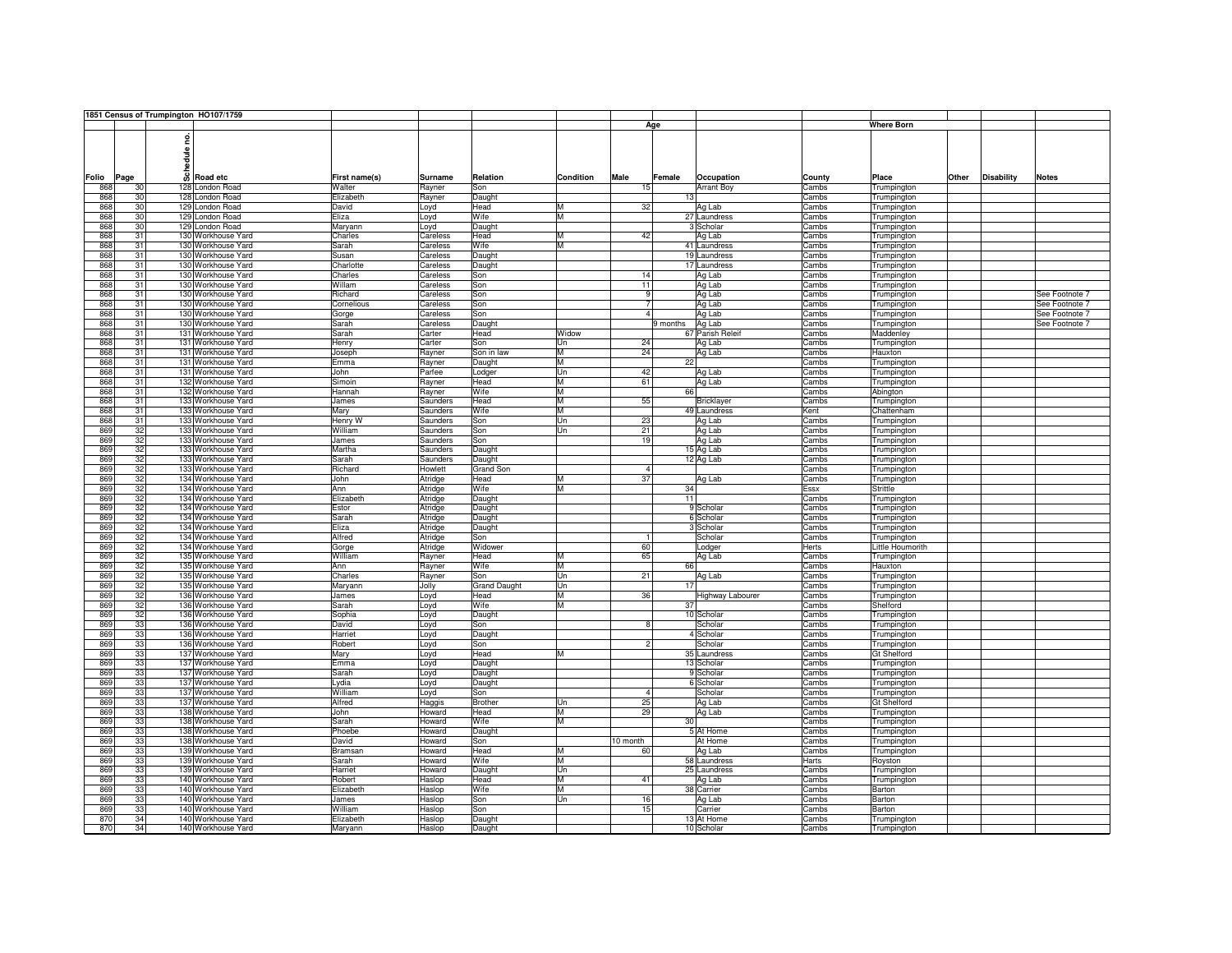|            |          | 1851 Census of Trumpington HO107/1759 |                       |                |                     |                  |               |                         |        |                           |       |                   |              |
|------------|----------|---------------------------------------|-----------------------|----------------|---------------------|------------------|---------------|-------------------------|--------|---------------------------|-------|-------------------|--------------|
|            |          |                                       |                       |                |                     |                  |               | Age                     |        | <b>Where Born</b>         |       |                   |              |
|            |          |                                       |                       |                |                     |                  |               |                         |        |                           |       |                   |              |
|            |          | g                                     |                       |                |                     |                  |               |                         |        |                           |       |                   |              |
|            |          |                                       |                       |                |                     |                  |               |                         |        |                           |       |                   |              |
|            |          | edule <sub>1</sub>                    |                       |                |                     |                  |               |                         |        |                           |       |                   |              |
|            |          |                                       |                       |                |                     |                  |               |                         |        |                           |       |                   |              |
| Folio      | Page     | ន៏<br>Road etc                        | First name(s)         | <b>Surname</b> | Relation            | <b>Condition</b> | Male          | Female<br>Occupation    | County | Place                     | Other | <b>Disability</b> | <b>Notes</b> |
| 870        | 34       | 140 Workhouse Yard                    | John                  | Haslop         | Son                 |                  | 8             | Scholar                 | Cambs  | Trumpington               |       |                   |              |
| 870        | 34       | 140 Workhouse Yard                    | Henry                 | Haslop         | Son                 |                  | 5             | Scholar                 | Cambs  | Trumpington               |       |                   |              |
| 870        | 34       | 140 Workhouse Yard                    | Charlotte             | Haslop         | Daught              |                  | T             | Scholar                 | Cambs  | Trumpington               |       |                   |              |
| 870        | 34       | 141 Workhouse Yard                    | Alfred                | Beaumont       | Head                | M                | 27            | Ag Lab                  | Cambs  | Trumpington               |       |                   |              |
| 870        | 34       | 141 Workhouse Yard                    | Martha                | Beaumont       | Wife                | M                |               | 25                      | Cambs  | Trumpington               |       |                   |              |
| 870        | 34       | 141 Workhouse Yard                    | Ann                   | Beaumont       | Daught              |                  |               | 3 <sup>l</sup>          | Cambs  | Trumpington               |       |                   |              |
| 870        | 34       | 141 Workhouse Yard                    | Elizabeth             | Beaumont       | Daught              |                  |               | 1                       | Cambs  | Trumpington               |       |                   |              |
| 870        | 34       | 141 Workhouse Yard                    | Sarah                 | Smith          | Head                | Widow            |               | 63 Midwife              | Cambs  | Coton                     |       |                   |              |
| 870        | 34       | 141 Workhouse Yard                    | Sarah                 | Cambridge      | <b>Grand Daught</b> |                  |               | 9 Scholar               | Cambs  | Trumpington               |       |                   |              |
| 870        | 34       | 142 Workhouse Yard                    | William               | Horner         | Head                | M                | 52            | Ag Lab                  | Cambs  | Trumpington               |       |                   |              |
| 870        | 34       | 142 Workhouse Yard                    | Mary ann              | Horner         | Wife                | M                |               | 52 Laundress            | Cambs  | <b>Triplow</b>            |       |                   |              |
| 870        | 34       | 142 Workhouse Yard                    | Sarah                 | Horner         | Daught              | lUn              |               | 26 Laundress            | Cambs  | Trumpington               |       |                   |              |
| 870        | 34       | 142 Workhouse Yard                    | Charlotte             | Horner         | Dau                 |                  |               | 21 Laundress            | Cambs  |                           |       |                   |              |
|            |          |                                       |                       |                |                     |                  | $\mathbf{1}$  |                         |        | Trumpington               |       |                   |              |
| 870        | 34       | 142 Workhouse Yard                    | William               | Horner         | Grand Son           |                  |               |                         | Cambs  | Trumpington               |       |                   |              |
| 870        | 34       | 143 Workhouse Yard                    | William               | Coleman        | Head                | M                | 26            | Ag Lab                  | Cambs  | Trumpington               |       |                   |              |
| 870        | 34       | 143 Workhouse Yard                    | Susan                 | Coleman        | Wife                | M                |               | 24 Ag Lab               | Cambs  | Trumpington               |       |                   |              |
| 870        | 34       | 143 Workhouse Yard                    | <b>William Fredk</b>  | Coleman        | Son                 |                  | $\mathcal{R}$ | Scholar                 | Cambs  | Trumpington               |       |                   |              |
| 870        | 34       | 143 Workhouse Yard                    | Eliza Ann             | Coleman        | Dau                 |                  |               | 10 months At Home       | Cambs  | Trumpington               |       |                   |              |
| 870        | 35       | 144 Workhouse Yard                    | Elizabeth             | Willson        | Head                | Widow            |               | 60 House Keeper         | Cambs  | <b>Gt Shelford</b>        |       |                   |              |
| 870        | 35       | 144 Workhouse Yard                    | Elias Bland           | Pouter         | Son                 | Un               | 40            | Ag Lab                  | Cambs  | Trumpington               |       |                   |              |
| 870        | 35       | 144 Workhouse Yard                    | William               | Willson        | Son                 | Un               | 19            | Ag Lab                  | Cambs  | Trumpington               |       |                   |              |
| 870        | 35       | 145 Workhouse Yard                    | Joseph                | Seeby          | Head                | Widower          | 64            | Ag Lab                  | Cambs  | Trumpington               |       |                   |              |
| 870        | 35       | 145 Workhouse Yard                    | Martha                | Seeby          | Dau                 | Un               |               | 23 At Home              | Cambs  | Trumpington               |       |                   |              |
| 870        | 35       | 145 Workhouse Yard                    | Emma                  | Seeby          | Dau                 |                  |               | 8 months                | Cambs  | Trumpington               |       |                   |              |
| 870        | 35       | 146 Workhouse Yard                    | John                  | Stearn         | Head                | M                | 48            | Ag Lab                  | Cambs  | Trumpington               |       |                   |              |
| 870        | 35       | 146 Workhouse Yard                    | Eliza                 | Stearn         | Wife                | M                |               | 39                      | Cambs  | Trumpington               |       |                   |              |
| 870        | 35       | 146 Workhouse Yard                    | Elizabeth             | Stearn         | Dau                 |                  |               | 13                      | Cambs  | Trumpington               |       |                   |              |
| 870        | 35       | 146 Workhouse Yard                    | James                 | Stearn         | Son                 |                  | 11            | Ag Lab                  | Cambs  | Trumpington               |       |                   |              |
| 870        | 35       | 146 Workhouse Yard                    | Henry                 | Stearn         | Son                 |                  | 6             | Ag Lab                  | Cambs  | Trumpington               |       |                   |              |
| 870        | 35       | 146 Workhouse Yard                    | John                  | Stearn         | Son                 |                  | -11           |                         | Cambs  | Trumpington               |       |                   |              |
| 870        | 35       | 147 Workhouse Yard                    | John                  | Rayner         | Son in law          | M                | 21            | Ag Lab                  | Cambs  | Trumpington               |       |                   |              |
| 870        | 35       | 147 Workhouse Yard                    | Susan                 | Rayner         | Wife                | M                |               | 19                      | Cambs  | Trumpington               |       |                   |              |
| 870        | 35       | 147 Workhouse Yard                    | Gorge                 |                | Son                 |                  | 8 months      |                         | Cambs  | Trumpington               |       |                   |              |
| 870        | 35       | 148 Workhouse Yard                    |                       | Rayner         |                     | M                | 58            | Ag Lab                  |        |                           |       |                   |              |
| 870        | 35       | 148 Workhouse Yard                    | Robert<br>Ann         | Raynor         | Head<br>Wife        | ĪМ               |               | 59                      | Cambs  | Trumpington               |       |                   |              |
|            |          |                                       |                       | Raynor         |                     | Un               | 29            |                         | Cambs  | Bottham Load              |       |                   |              |
| 870<br>870 | 35<br>35 | 148 Workhouse Yard                    | Edward                | Raynor         | Son                 | Un               |               | Ag Lab<br>24            | Cambs  | Trumpington               |       |                   |              |
|            |          | 148 Workhouse Yard                    | Elizabeth             | Raynor         | Dau                 |                  |               |                         | Cambs  | Trumpington               |       |                   |              |
| 870        | 35       | 148 Workhouse Yard                    | Henry                 | Raynor         | Son                 |                  | 22            | Ag Lab                  | Cambs  | Trumpington               |       |                   |              |
| 871        | 36       | 148 Workhouse Yard                    | John                  | Raynor         | Son                 | Un               | 20            | Ag Lab                  | Cambs  | Trumpington               |       |                   |              |
| 871        | 36       | 148 Workhouse Yard                    | Alice                 | Raynor         | Dau                 | <b>Un</b>        |               | 17                      | Cambs  | Trumpington               |       |                   |              |
| 871        | 36       | 149 Workhouse Yard                    | John                  | Loyd           | Head                | Widower          | 65            | Ag Lab                  | Cambs  | Trumpington               |       |                   |              |
| 871        | 36       | 149 Workhouse Yard                    | John                  | Loyd           | Son                 | M                | 27            | Ag Lab                  | Cambs  | Trumpington               |       |                   |              |
| 871        | 36       | 149 Workhouse Yard                    | Mary                  | Loyd           | Dau in law          | M                |               | 22                      | Cambs  | Shudy Camps               |       |                   |              |
| 871        | 36       | 149 Workhouse Yard                    | John                  | Loyd           | <b>Grand Son</b>    |                  | 10            | Scholar                 | Cambs  | Trumpington               |       |                   |              |
| 871        | 36       | 150 Workhouse Yard                    | Jeremiah              | Wilson         | Head                | M                | 58            | Ag Lab                  | Cambs  | Trumpington               |       |                   |              |
| 871        | 36       | 150 Workhouse Yard                    | Rachel                | Wilson         | Wife                | M                |               | 59 Laundress            | Cambs  | <b>Gt Shelford</b>        |       |                   |              |
| 871        | 36       | 150 Workhouse Yard                    | William               | Wilson         | Son                 | M                | 35            | Ag Lab                  | Cambs  | Trumpington               |       |                   |              |
| 871        | 36       | 150 Workhouse Yard                    | Elizabeth             | Wilson         | Daugh in law        | M                |               | 35                      | Cambs  | <b>Gt Shelford</b>        |       |                   |              |
| 871        | 36       | 151 London Road                       | Charles               | Froment        | Head                | M                | 52            | Weelwright              | Cambs  | Swaffham Bulbeck          |       |                   |              |
| 871        | 36       | 151 London Road                       | Maryann               | Froment        | Wife                | M                |               | 52                      | Cambs  | Duxford                   |       |                   |              |
| 871        | 36       | 151 London Road                       | Harriet               | Froment        | Dau                 | Un               |               | 23                      | Cambs  | Trumpington               |       |                   |              |
| 871        | 36       | 151 London Road                       | Charles Dawson        | Froment        | Son                 | Un               | 21            | Weelwright              | Cambs  | Trumpington               |       |                   |              |
| 871        | 36       | 151 London Road                       | Jerimiah              | Froment        | Son                 |                  | 16            | Weelwright              | Cambs  | Trumpington               |       |                   |              |
| 871        | 36       | 151 London Road                       | Rebecca Hancock       | Froment        | Dau                 |                  |               | 12                      | Cambs  | Trumpington               |       |                   |              |
| 871        | 36       | 151 London Road                       | Martha                | Hancock        | Cousin              | Un               |               | 40                      | Cambs  | Trumpington               |       |                   |              |
| 871        | 36       | 151 London Road                       | Joseph                | Wooding        | Apprintice          |                  | 19            | Weelwright              | Hunts  | King Ripsson              |       |                   |              |
| 871        | 36       | 152 London Road                       | Jane                  | <b>Burrows</b> | Head                | Widow            |               | 69 Landed Propriter     | Hunts  | Ramsey                    |       |                   |              |
| 871        | 36       |                                       |                       |                |                     |                  | 39            | <b>Landed Propriter</b> | Midlex |                           |       |                   |              |
|            | 37       | 152 London Road                       | Samuel                | <b>Burrows</b> | Son                 | Un               |               |                         |        | Lime House                |       |                   |              |
| 871        |          | 152 London Road                       | Mary                  | Taylor         | Servt               | Un               | 47            | 25 House Servant        | Cambs  | Girton                    |       |                   |              |
| 871        | 37       | 153 Hills Road                        | Stephen               | Adcock         | Head                | IM.              |               | Solisator               |        | Cambridge                 |       |                   |              |
| 871        | 37       | 153 Hills Road                        | Johania               | Adcock         | Wife                | M                |               | 46 Wife                 |        | Oxford St London          |       |                   |              |
| 871        | 37       | 153 Hills Road                        | Ellinor Johania       | Adcock         | Dau                 | Un               |               | 20 At Home              |        | Cambridge                 |       |                   |              |
| 871        | 37       | 153 Hills Road                        | <b>Belle Susanna</b>  | Adcock         | Dau                 |                  |               | 18 At Home              |        | Cambridge                 |       |                   |              |
| 871        | 37       | 153 Hills Road                        | Charles Stephen       | Adcock         | Son                 | Un               | 17            | At Home                 |        | Cambridge                 |       |                   |              |
| 871        | 37       | 153 Hills Road                        | Fredric Palance       | Adcock         | Son                 |                  | 15            | Scholar                 |        | Cambridge                 |       |                   |              |
| 871        | 37       | 153 Hills Road                        | <b>Edward Harry</b>   | Adcock         | Son                 |                  | 8             | Scholar                 |        | Cambridge                 |       |                   |              |
| 871        | 37       | 153 Hills Road                        | <b>Charles Harris</b> | Hodgson        | Vis                 |                  | 25            | Solisator               |        | London St Matin in feilds |       |                   |              |